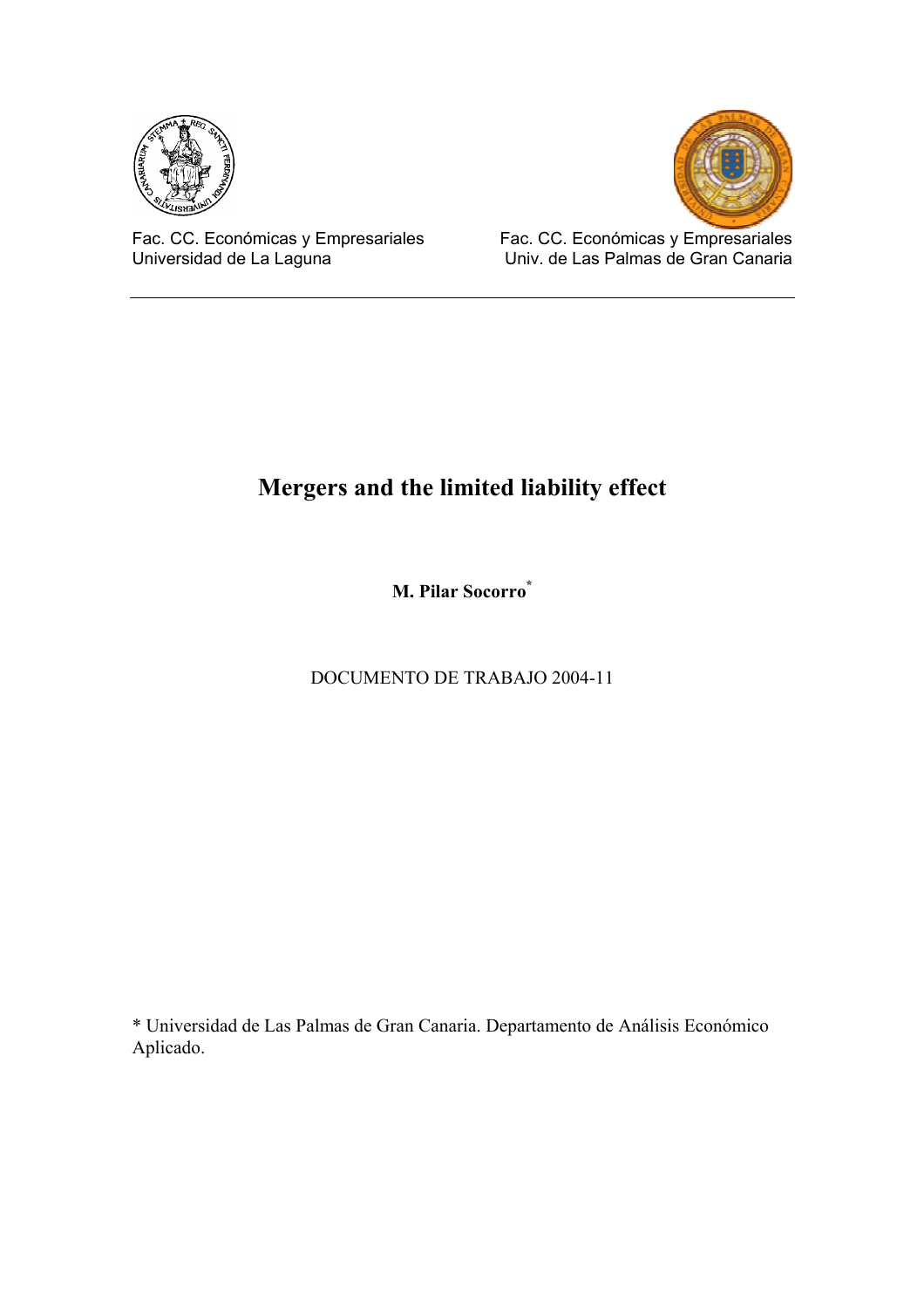## Mergers and the limited liability effect

M. Pilar Socorro<sup>\*</sup>

Universidad de Las Palmas de Gran Canaria Departamento de Análisis Económico Aplicado 35017 Las Palmas de Gran Canaria, Spain Tel.: +34 928 45 9605 - Fax: +34 928 45 8183 E-mail: psocorro@daea.ulpgc.es

November 9, 2004

#### Abstract

This paper analyzes the effects of mergers in a homogenous product market with uncertainty over demand, fixed costs, and limited liability debt financing. On the one hand, given the limited liability effect, merging parties compete more aggressively and mergers that were unprofitable in absence of any debt obligation may become beneficial. On the other hand, socially advantageous mergers may be unprofitable for the colluding firms. In these cases, public intervention is needed. One possibility consists on subsidizing such mergers. However, it is proved that the combination of limited liability debt financing and an appropriate antitrust policy leads to higher social welfare than subsidies.

Keywords: merger, limited liability, debt JEL Classification: G33, G34, L40

<sup>∗</sup>I would like to thank Inés Macho-Stadler for advice and support. I am also very grateful to Albert Banal-Estañol, Javier Campos and David Pérez-Castrillo for helpful comments and suggestions. This research was undertaken with support from Generalitat de Catalunya, fellowship 2000FI 00481 and the research grant BEC 2003-01132. The responsibility for errors is solely mine.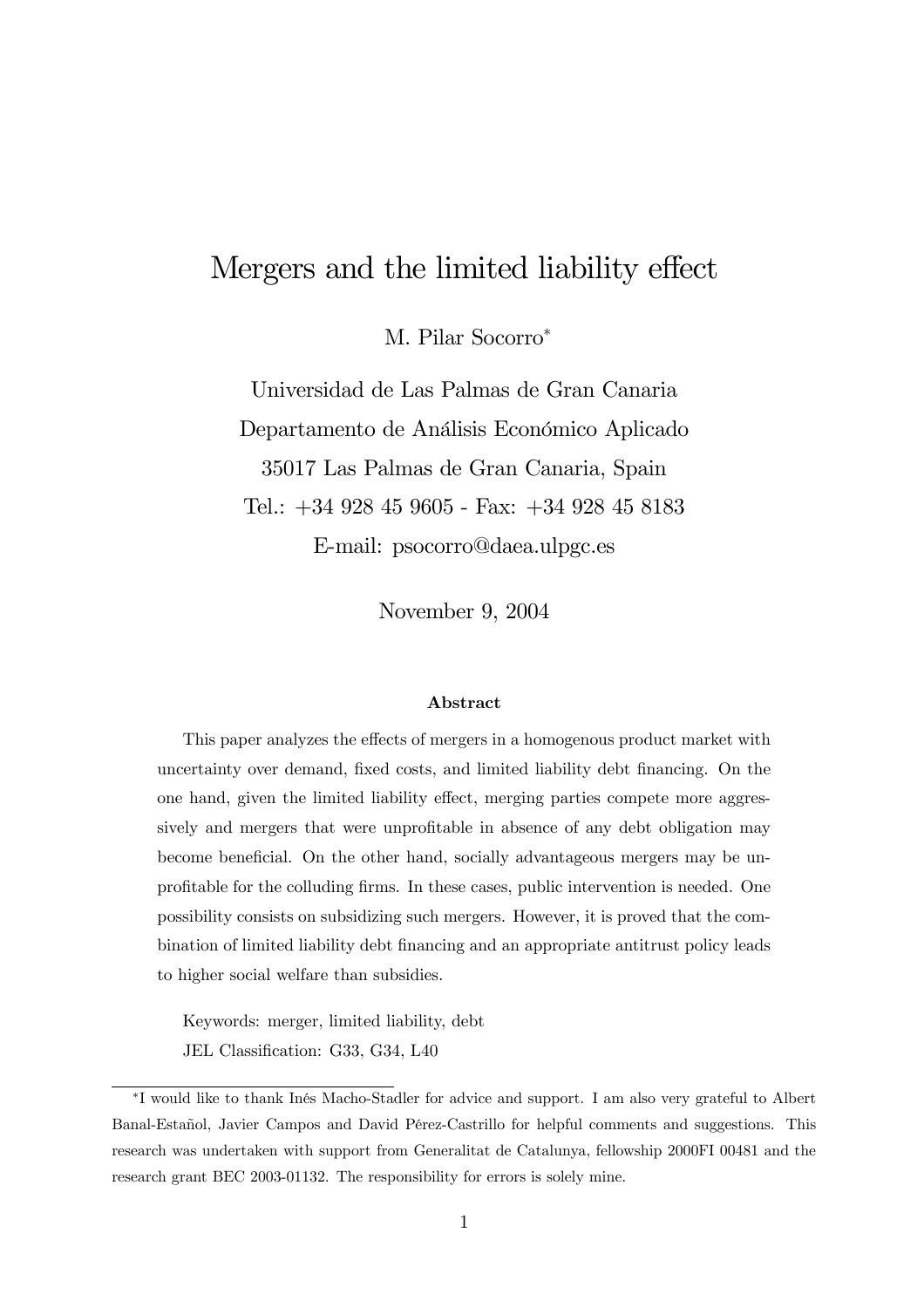# Mergers and the limited liability effect

November 9, 2004

### Abstract

This paper analyzes the effects of mergers in a homogenous product market with uncertainty over demand, fixed costs, and limited liability debt financing. On the one hand, given the limited liability effect, merging parties compete more aggressively and mergers that were unprofitable in absence of any debt obligation may become beneficial. On the other hand, socially advantageous mergers may be unprofitable for the colluding firms. In these cases, public intervention is needed. One possibility consists on subsidizing such mergers. However, it is proved that the combination of limited liability debt financing and an appropriate antitrust policy leads to higher social welfare than subsidies.

Keywords: merger, limited liability, debt JEL Classification: G33, G34, L40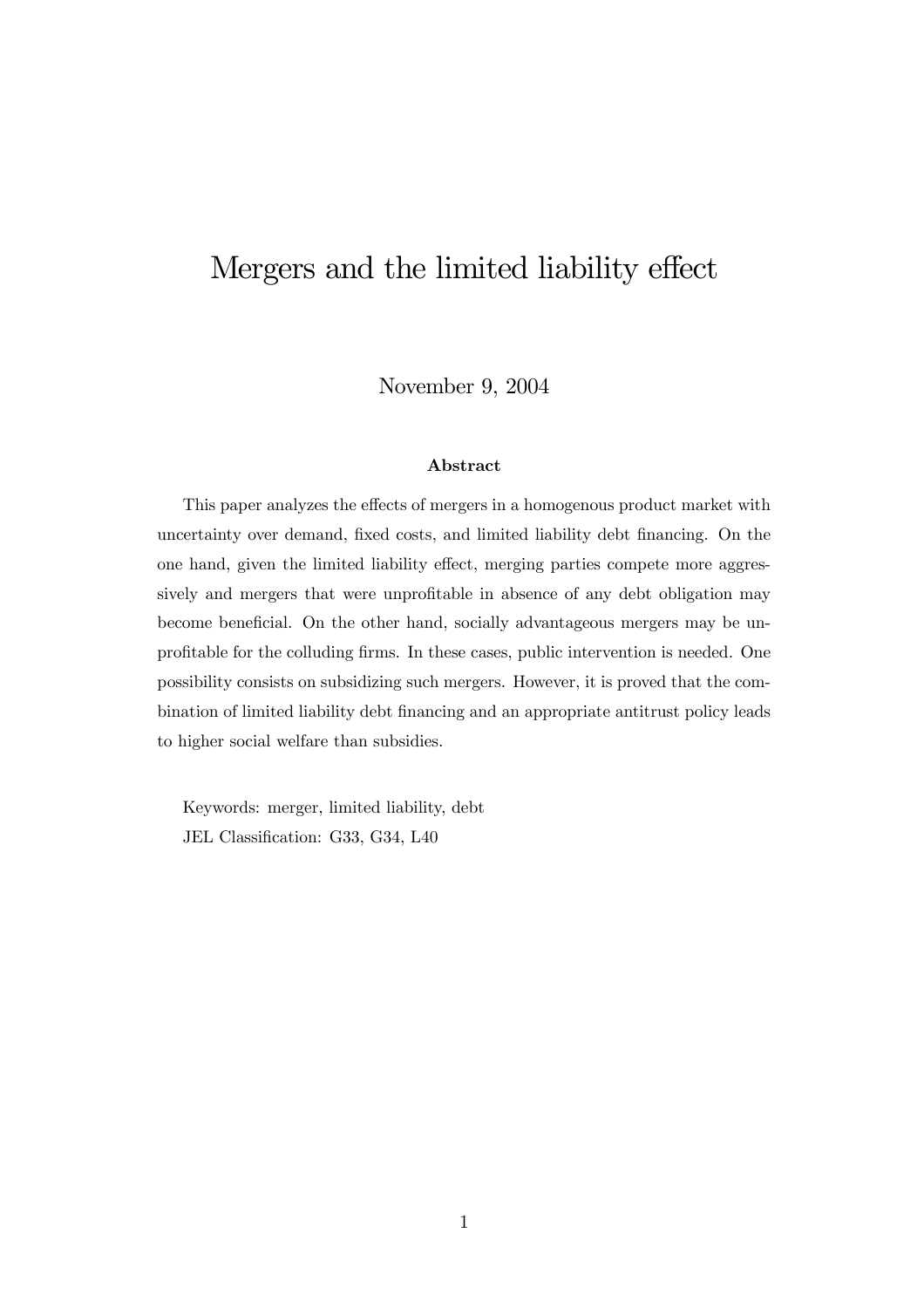### 1 Introduction

Over the last twenty years, companies around the world have merged at an unprecedented scale. In 1999, the worldwide value of mergers rose to more than \$3.4 trillion, and the number of merger deals announced was around thirty times what it was in 1981 (The Economist, 2000).

Given this considerable number of merger announcements, the role of antitrust authorities becomes crucial to guarantee that only mergers that increase social welfare are finally carried out. Moreover, mergers producing social gains should be encouraged even if they are not profitable for the merging parties. Policies promoting such mergers are quite common in Asian countries. A clear example is the Financial Institution Merger Law (FIML) implemented by the Chinese Government in 2000. The FIML encourages mergers among financial institutions by offering both tax and non-tax incentives. The Law also simplifies the procedures of mergers and acquisitions in order to reduce the costs arising from mergers. Other examples are the incentives offered by the Bangko Sentral in Philippines or the MITI in Japan. Spain has also provided fiscal advantages to mergers (Neven, Nuttall and Seabright, 1993), and in United States, the Pentagon has encouraged mergers within the Defence and pharmaceutical industries through a generous program to reimburse contractors for the costs of those mergers (Piachaud and Moustakis, 2000).

Most of the firms involved in mergers have limited liability, that is, if firms become insolvent, creditors are paid whatever operating profits are available. The purpose of this paper is to analyze the effects that mergers of limited liability companies have on firms' profits and social welfare, providing important implications to regulation policy.

The linkage between product and financial markets was first analyzed by Brander and Lewis (1986). They consider two symmetric firms competing à la Cournot in a homogenous output market under uncertainty over demand or costs. Under some assumptions (including linear demand and constant marginal costs), they find that the limited liability provisions of debt financing imply that changes in the financial structure alter the output market equilibrium. In particular, they show that, if marginal profits depend positively on the uncertainty term, the higher the debt level, the more aggressively firms compete.1 This is what they call the limited liability effect of debt financing. Considering

<sup>&</sup>lt;sup>1</sup>Other authors discussing the relationship between financial structure and output market performance are Glazer (1994), Poitevin (1989) and (1990), and Showalter (1995).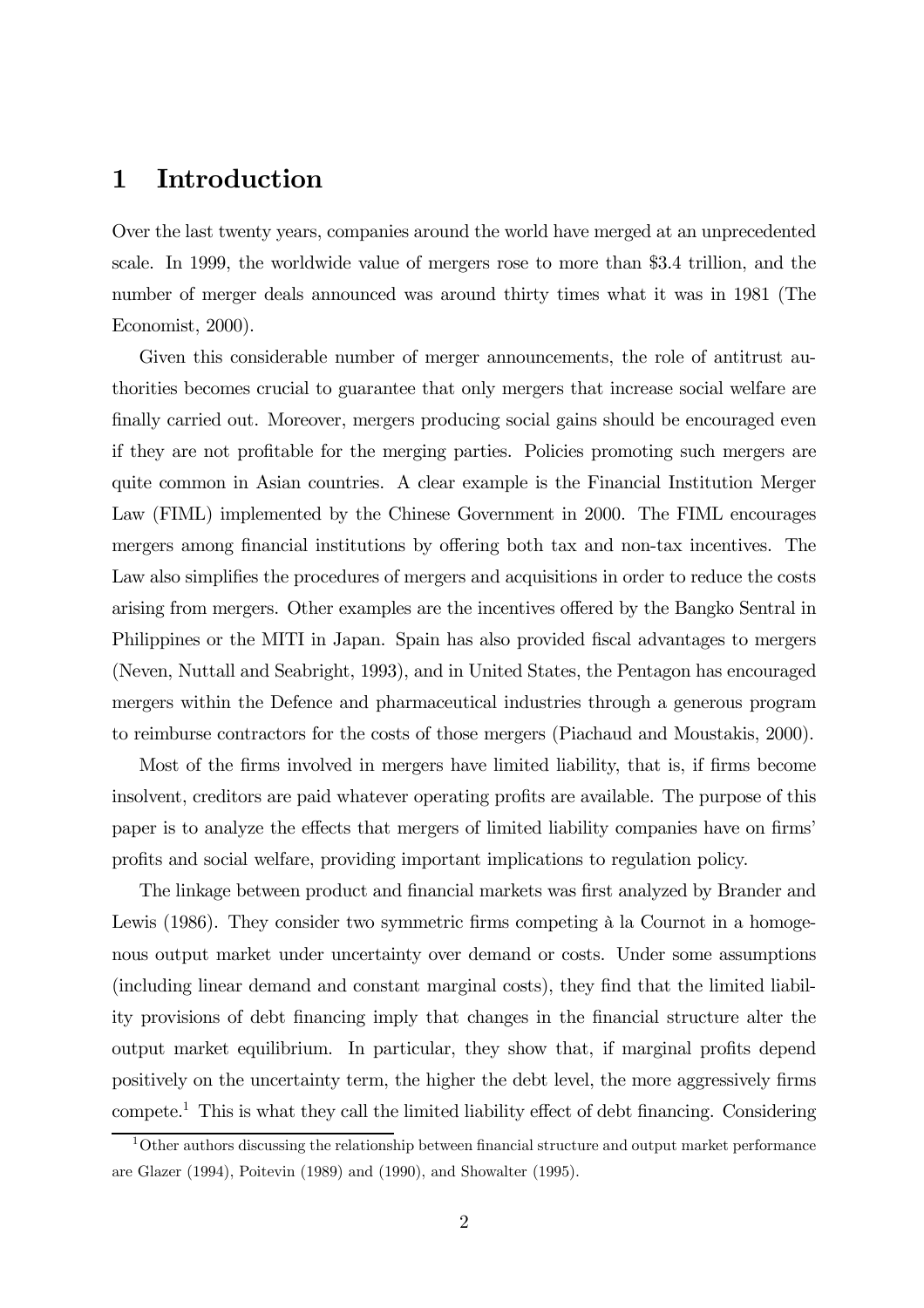some conditions to guarantee uniqueness of equilibrium (see, for example, Kolstad and Mathiesen, 1987), Brander and Lewis (1986) results can be easily generalized to a *n*-firms oligopoly.2

We consider n firms that compete in a Cournot market with uncertainty over demand, fixed costs and constant marginal costs. All firms enjoy a limited liability situation and own the same level of debt obligation. Output decisions are taken before the uncertainty over demand is realized.

Because financial structure influences the output market equilibrium, foresighted owners of the firms will have incentives to use financial structure to influence output in their favor. Given the behavior of the rival, a firm which ignored the strategic effect of financial decisions would have lower total value than a firm that took advantage of these limited liability effects. Mergers imply an increase in the new firm's debt level and hence a possible way of taking advantage of the limited liability effect to influence the equilibrium outputs.

We assume before operating in the market firms face a fixed cost. Although fixed cost savings may increase mergers profitability, they may be still injurious to the merging parties. Salant, Switzer and Reynolds (1983) demonstrate that, even with fixed cost savings, mergers may reduce the endogenous joint profits of the firms that are colluding in a complete information setting. Moreover, they show that privately unprofitable mergers may be socially gainful.

We use as a benchmark a situation in which firms have no debt obligation at all (and hence there is no limited liability effect). Privately and socially profitable mergers are analyzed. This benchmark slightly differs from the one of Salant, Switzer and Reynolds (1983) since there is uncertainty over the future demand. Given the uncertainty over demand, more mergers are privately profitable than in the case of Salant, Switzer and Reynolds (1983). It is also shown that in absence of any debt, mergers that increase social welfare might cause private losses to the colluding firms. In these circumstances, public intervention is needed. One possibility consists on subsidizing mergers. Faulí-Oller (2002) analyzes mergers between asymmetric firms. He finds the minimum subsidy required to guarantee that mergers that increase social welfare take place. In this paper,

 $2F$ For empirical literature analyzing the links between financial structure and product market decisions, see Campos (2000), Chevalier (1995), Philips (1995), Showalter (1999), or Wanzenried (2000).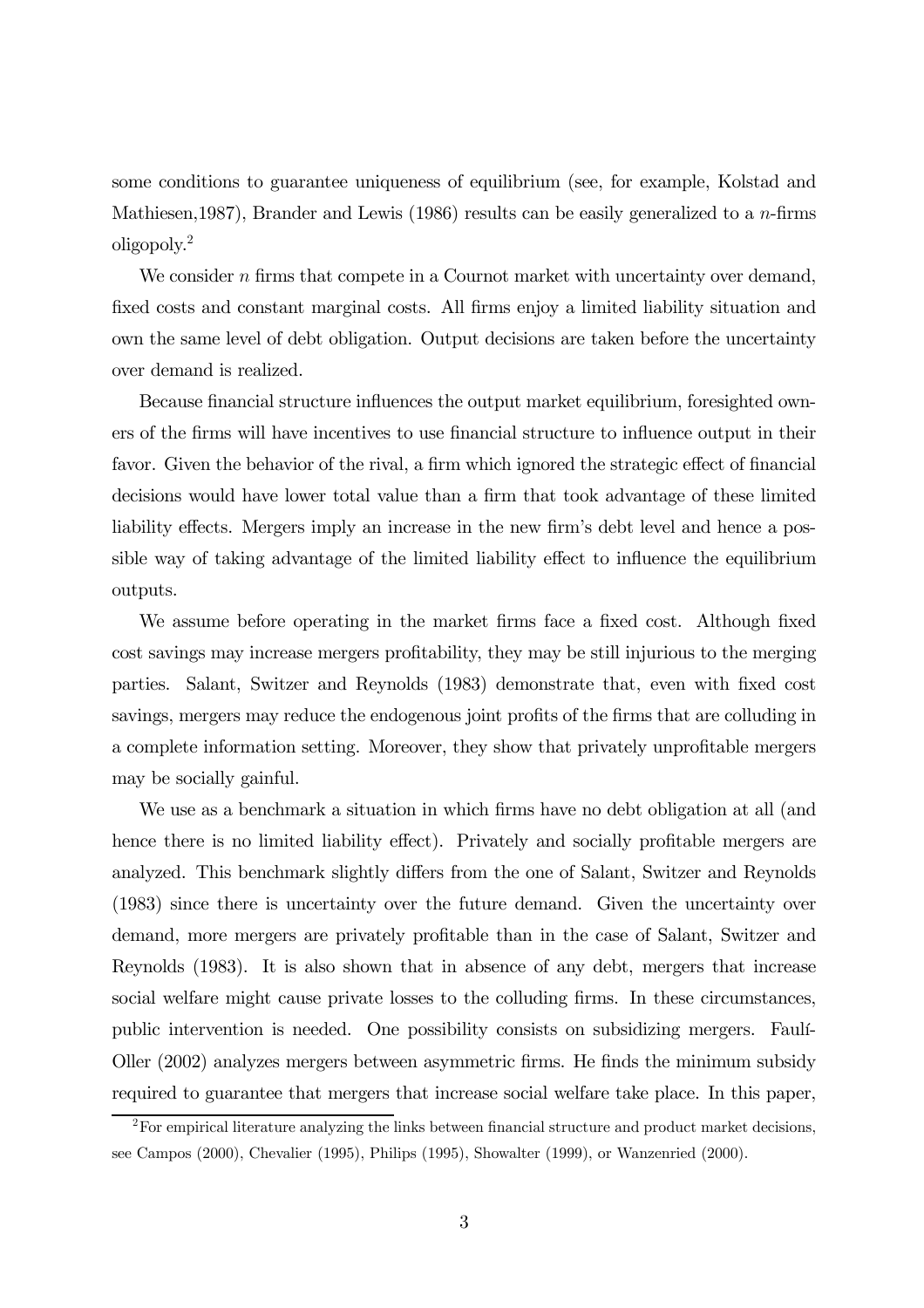we propose another possible way of encouraging socially optimal mergers: limited liability debt financing.

As debt raises, given the limited liability, firms focus on good states of demand and compete more aggressively. The higher the debt level, the more likely is that the strategic effect of debt increases insiders' profits and the merger become privately advantageous. That is why some mergers that are not privately lucrative in absence of any debt may produce private gains for debt levels high enough. Moreover, it is shown that the combination of limited liability debt financing and a specific antitrust policy leads higher social welfare than a subsidy policy. On the one hand, the limited liability effect increases firms' incentives to merge and the society benefits from fixed costs savings. On the other hand, mergers imply a decrease in market quantity, but this reduction is lower given that firms compete more aggressively. This latter effect is not obtained through subsidies.

Even though limited liability debt financing has never been applied to mergers, it has already been used for regulatory purposes. Indeed, something similar is what Spanish Government does to finance certain R&D projects (*Proyectos Concertados*): firms are granted with free-of-interest-credits but if they are finally unable to reach their technical purposes, firms are not obliged to pay the whole debt. Although this kind of policy may involve incentives (moral hazard) problems, it encourages the execution of risky projects that would not be carried out without public intervention.

The introduction of limited liability debt financing changes firms' expected profits, and hence firms' attitude towards risk. Notice that limited liability firms only care about good states of the world, that is, firms are risk lovers. Indeed, the worst firms can do is going bankrupt, so as debt level increases, firms take chances they would not take in other situations. Although so far mergers between risk lovers firms have not been analyzed in the literature, there are some papers analyzing mergers between risk averter firms as a mean of better sharing and diversifying risk. Some empirical and theoretical contributions to this literature can be found in Amihud and Lev (1981), Banal-Estañol and Ottaviani (2003), Brown and Chiang (2002), and Levy and Sarnat (1970).

The rest of the paper is organized as follows. Section 2 presents the general model of limited liability. In section 3, the benchmark case in which firms do not have any debt obligation is considered. Both the private incentives and social welfare of mergers are studied. Section 4 is devoted to the analysis of the main results of the limited liability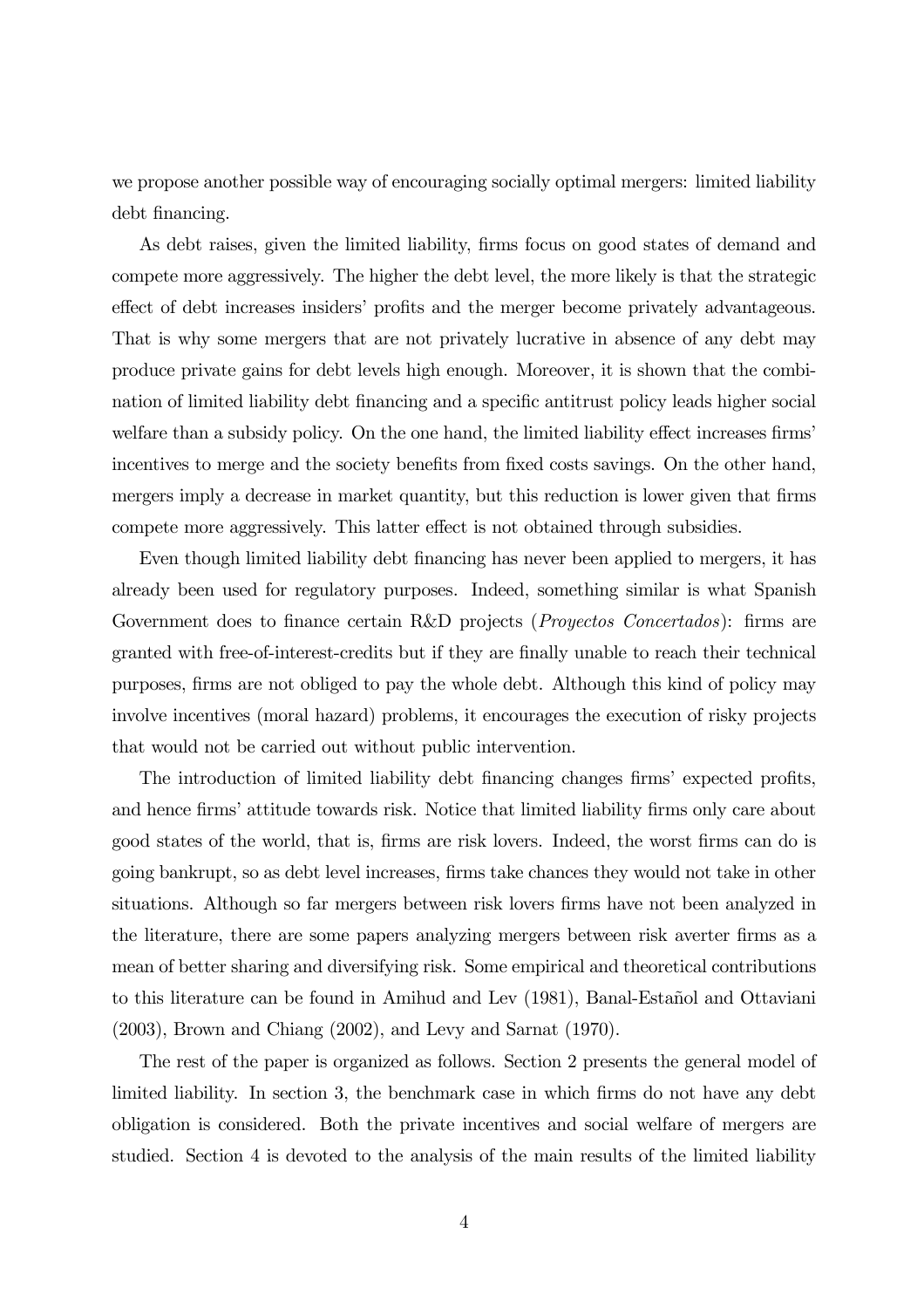model. We apply the limited liability effect to regulation policy in section 5. Finally, section 6 concludes.

### 2 The model

Consider  $n$  identical firms that produce in a homogenous output market with uncertainty over demand, with  $n \geq 2$ <sup>3</sup>. Let us compare the Cournot equilibrium of this industry with the Cournot equilibrium in which  $m + 1$  firms decide to merge, while the other firms remain independent (m being an integer between 0 and  $n - 1$ ). All decisions are taken before the uncertainty over demand is realized.

The demand function is given by  $P = Max{\theta - Q, 0}$ , where Q denotes the total market quantity and  $\theta$  is a random variable that reflects the uncertainty that all firms have over the future demand.<sup>4</sup> The demand intercept  $\theta$  is assumed to be uniformly distributed over the interval  $[0, \overline{\theta}]$ . Before operating in the market, all firms face a fixed cost F. Operating marginal costs are assumed to be constant and, for simplicity, are set to zero. Let D denote the initial debt obligation for every firm in the market. If  $m + 1$ firms merge, merged firm's debt level is the result of the sum of the debt obligations of its participants,  $D_c = (m+1)D^{5}$ 

All firms enjoy a limited liability situation. We denote by  $\theta_k$  firm k's critical bankruptcy threshold, reflecting the state of demand for which firm  $k$  can just meet its debt obligations with nothing left over. In bad states of demand  $(\theta < \theta_k)$ , firm k is unable to pay debt claims and goes bankrupt. We assume that  $0 < \theta_k < \theta$  for every firm k, that is, firms never go bankrupt if the demand happens to be the highest one. Firm  $k$ 's expected current-period profit is denoted by  $\pi^k$ :

$$
\pi^k(q_k, q_{-k}, D_k) = \frac{1}{\overline{\theta}} \int_{\widehat{\theta_k}}^{\overline{\theta}} [(\theta - Q)q_k - D_k)] d\theta,
$$
\n(1)

<sup>&</sup>lt;sup>3</sup>Results do not change if, instead of uncertainty over demand, we consider uncertainty on firms' costs.

<sup>4</sup>As Salant, Switzer and Reynolds (1983) point out, the assumption of unitary slope is unrestrictive, since any linear demand curve can be expressed in this form if the output units are properly defined.

<sup>&</sup>lt;sup>5</sup>We do not consider that merging firms increase financial leverage following mergers. Merging parties can increase financial leverage either because of an increase in debt capacity or because of unused debt capacity from pre-merger years (see for example, Ghosh and Jain, 2000, Kim and McConnell, 1977, or Lewellen, 1971). Assuming an increase in financial leverage following mergers reinforces even more our results.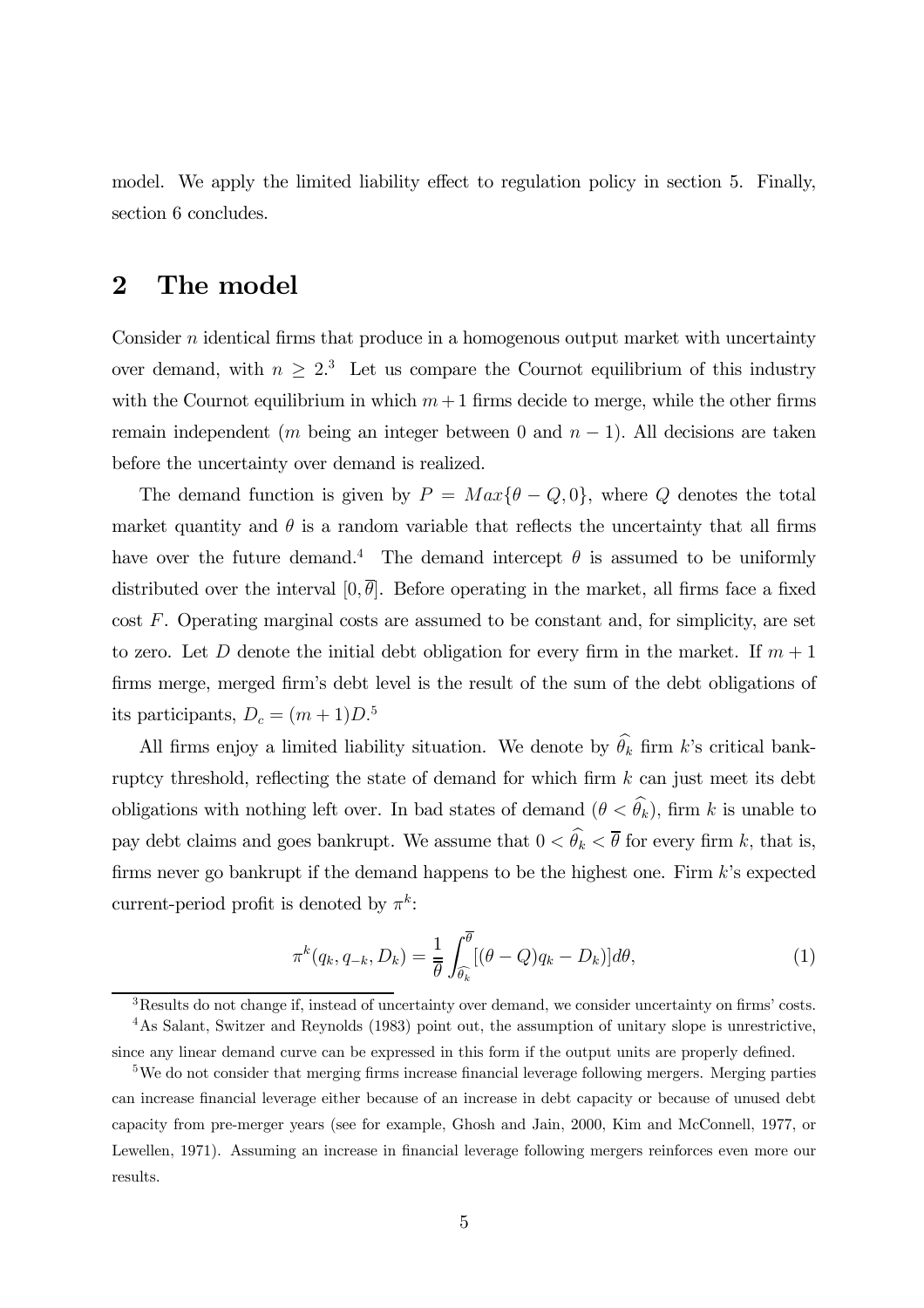where  $\theta_k$  is defined as follows:

$$
\widehat{\theta_k} = \frac{D_k}{q_k} + Q,\tag{2}
$$

where  $D_k = D$  if firm k is an independent firm and  $D_k = (m+1)D$  if firm k is the coalition of  $m+1$  firms, with m being an integer belonging to the interval  $(0, n-1]$ . Expression (1) represents firm k's expected current-period profits net of debt obligations in good states of demand  $(\theta \ge \theta_k)$ . In bad states  $(\theta < \theta_k)$ , firm k earns zero as all of its earnings are paid to debt-holders. Firm k's total expected profit  $\Pi^k$  is obtained through the sum of the current-period profit given by expression (1) and the level of debt obligation,  $D_k$ , that firm  $k$  borrowed in a previous period. Besides, firm  $k$  must pay a fixed cost  $F$  before operating in the market. So firm k's total expected profit  $\Pi^k$  is given by:

$$
\Pi^k = \pi^k(q_k, q_{-k}, D_k) + D_k - F.
$$
 (3)

The timing of the game is as follows. In an initial stage, each firm borrows a debt level D. In the second stage of the game,  $m + 1$  firms decide to merge while the other firms remain independent. In next period, firms pay a fixed cost F and compete à la Cournot under uncertainty over demand. Finally,  $\theta$  is realized and firms obtain their payoffs. Firms are obliged to meet their debt obligations out of operating profits, if possible. If operating profits are insufficient to pay creditors, the firm goes bankrupt.<sup>6</sup>

Parameters of the model are assumed to be such that we guarantee the existence of a unique equilibrium for every possible coalition structure. To better understand the main insights of the model let us start with the simple case in which firms do not have any debt obligation before deciding on production, that is  $D = 0$ . In this benchmark, even if a positive number of firms merge, all firms remain identical, though through mergers they save fixed costs.

 $6$ Note that firms are only obliged to pay debt out of operating profits. If the debt taken exceeds the fixed cost, the firm distributes the money to the shareholders before operating in the market. As Dastidar (2003) points out, this kind of leveraged recapitalisations are sometimes empirically observed, for example, as anti-takeover measures.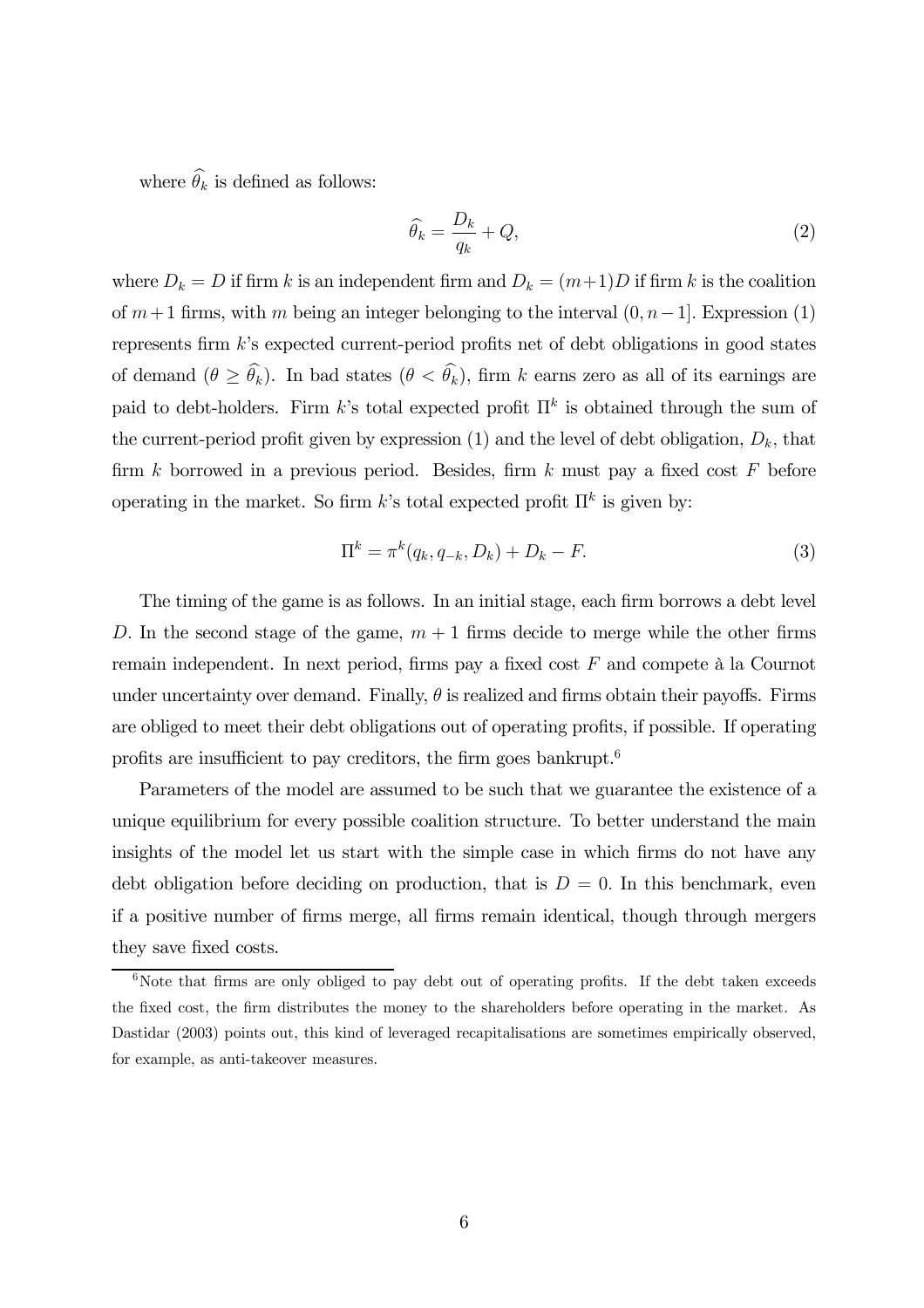# 3 Benchmark case. Private incentives and social welfare of mergers

In this section, we consider that firms do not have any debt obligation before decisions on equilibrium outputs are taken, that is,  $D = 0$  for every firm. In this framework, let us analyze the private incentives and social welfare of a merger of  $m + 1$  firms. Denote by  $\Pi^{c}(n, m, 0)$  the joint profits that these  $m + 1$  firms obtain if they collude and debt obligation is zero. Denote by  $\Pi^{nc}(n, m, 0)$  the joint profits that the  $m + 1$  insiders would noncooperatively obtain if they do not merge and the level of debt obligation is zero. Let us denote by  $g(n, m, 0)$  the increase in insiders' joint profits if  $m+1$  firms decide to collude and debt obligation is zero:

$$
g(n, m, 0) = \Pi^{c}(n, m, 0) - \Pi^{nc}(n, m, 0).
$$
 (4)

 $\Pi^{nc}(n, m, 0)$  results just from the sum of the  $m + 1$  profits obtained in an oligopoly of n symmetric firms, minus  $m + 1$  fixed costs. Because the debt obligation is set to zero, once the insiders have merged, they behave exactly as the other  $n-m-1$  symmetric firms in the industry, and the operating profits merged firm obtains are the operating profits a firm would obtain in an industry with  $n - m$  identical firms, with fixed cost savings of  $mF$ . Thus, expression (4) can be rewritten as:

$$
g(n, m, 0) = \pi(n - m) - (m + 1)\pi(n) + mF.
$$
 (5)

Each of the  $n$  symmetric firms of the industry maximizes its profits taken as given the other firms' outputs. In our case, firms decide quantities before the uncertainty over demand is realized so profits are taken in expected form. Prices cannot be negative so if the demand happens to be lower than expected, firms earn zero profits.<sup>7</sup> Every firm  $i$ solves the following maximization program:

$$
M_{q_i}^{\alpha x} \pi^i(q_i, q_{-i}, 0) = M_{q_i}^{\alpha x} \int_Q^{\overline{\theta}} (\theta - Q) q_i \frac{1}{\overline{\theta}} d\theta.
$$
 (6)

The choice of output for firm i is obtained by setting the first derivative of  $\pi^i(q_i, q_{-i}, 0)$ with respect to  $q_i$  equal to zero. Using subscripts to denote partial derivatives, the first

<sup>7</sup>This is the main difference between our benchmark case and the model of Salant, Switzer and Reynolds (1983).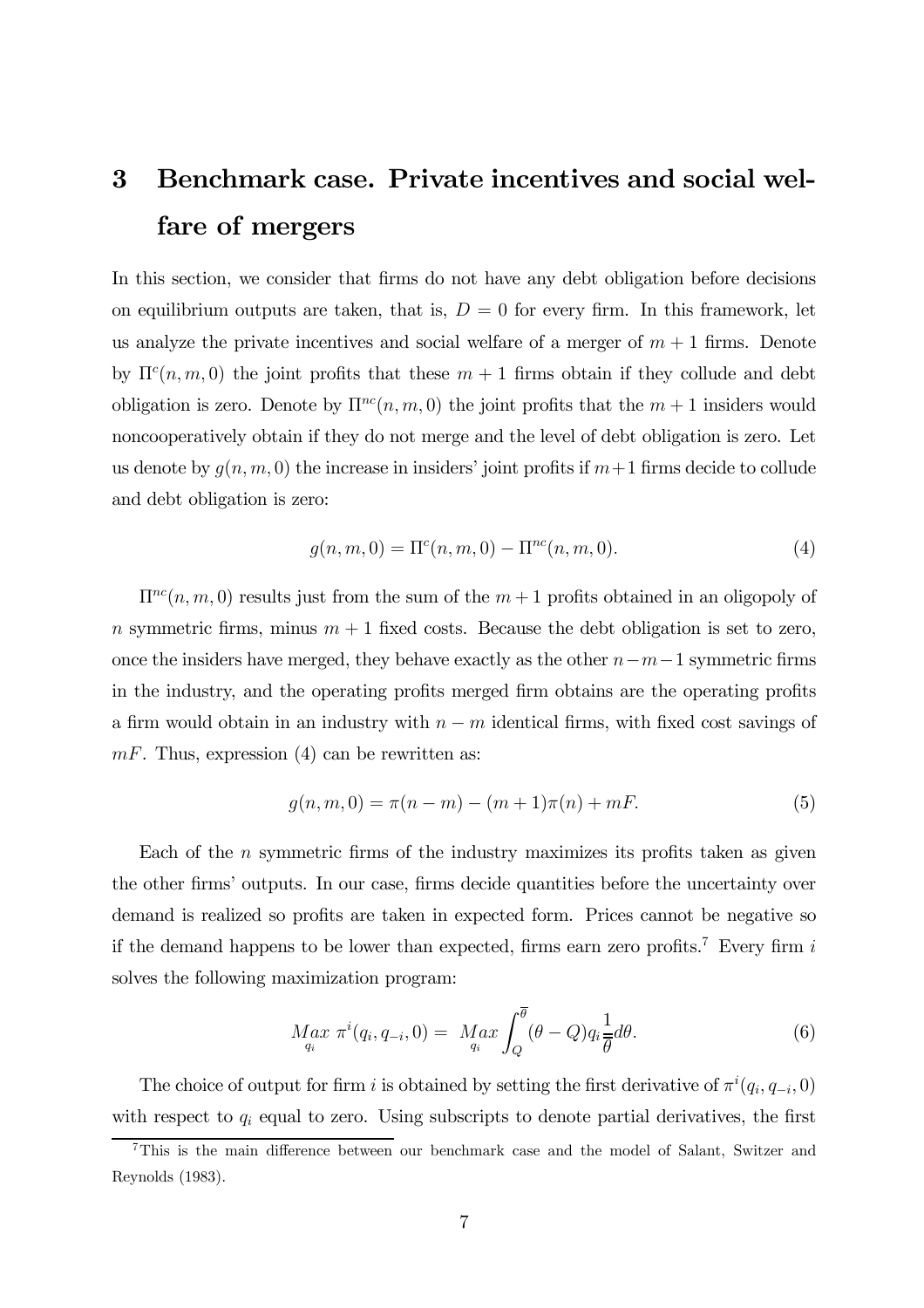order condition of the above maximization program can be written as:

$$
\pi_i^i(q_i, q_{-i}, 0) = \frac{1}{\overline{\theta}} \int_Q^{\overline{\theta}} (\theta - Q - q_i) d\theta = 0.
$$
\n(7)

The second order condition of firm  $i$ 's maximization program is given by:

$$
\pi_{ii}^i(q_i, q_{-i}, 0) = \frac{1}{\overline{\theta}}(q_i - \int_Q^{\overline{\theta}} 2d\theta) < 0. \tag{8}
$$

In a symmetric Nash equilibrium, outputs offered by all firms in the industry are identical, so the market quantity can be expressed as  $Q = nq$ . The unique symmetric Cournot equilibrium output that satisfies both the first and second order conditions is given by  $q = \overline{\theta}/(n+2)$ . Substituting equilibrium quantities in firms' benefits, we obtain equilibrium operating profits for each of the  $n$  identical firms of the industry, which are given by the following:

$$
\pi(n) = \frac{2\overline{\theta}^2}{(n+2)^3}.\tag{9}
$$

Thus, the change in insiders' profits due to a merger of  $m+1$  firms when debt obligation is zero can be expressed as:

$$
g(n, m, 0) = \frac{2\overline{\theta}^2}{(n - m + 2)^3} - (m + 1)\frac{2\overline{\theta}^2}{(n + 2)^3} + mF.
$$
 (10)

For a merger of  $m + 1$  firms to be profitable, the change in insiders' profits must be positive,  $g(n, m, 0) > 0$ . The most interesting properties of this function are summarized in the following lemma.

**Lemma 1** The increase in insiders' joint profits if  $m + 1$  firms decide to collude and debt obligation is zero,  $g(n, m, 0)$ , is strictly convex in the number of colluding firms m.  $g(n, m, 0)$  is zero for  $m = 0$  and merger to monopoly is always profitable. If fixed cost F is not high enough,  $g(n, m, 0)$  is initially negative and decreases in m, while every merger is profitable if fixed cost is sufficiently large. Finally, if there is no fixed cost, for any  $n$ , it is sufficient for a merger to be unprofitable that less than the 65.44 percent of the firms collude.

The function  $g(n, m, 0)$  is strictly convex in m. On the one hand, if fixed cost savings are not large enough, it is initially negative and decreasing in m. Thus, merger by a larger number of firms may cause a loss to the colluding firms. However, when all firms collude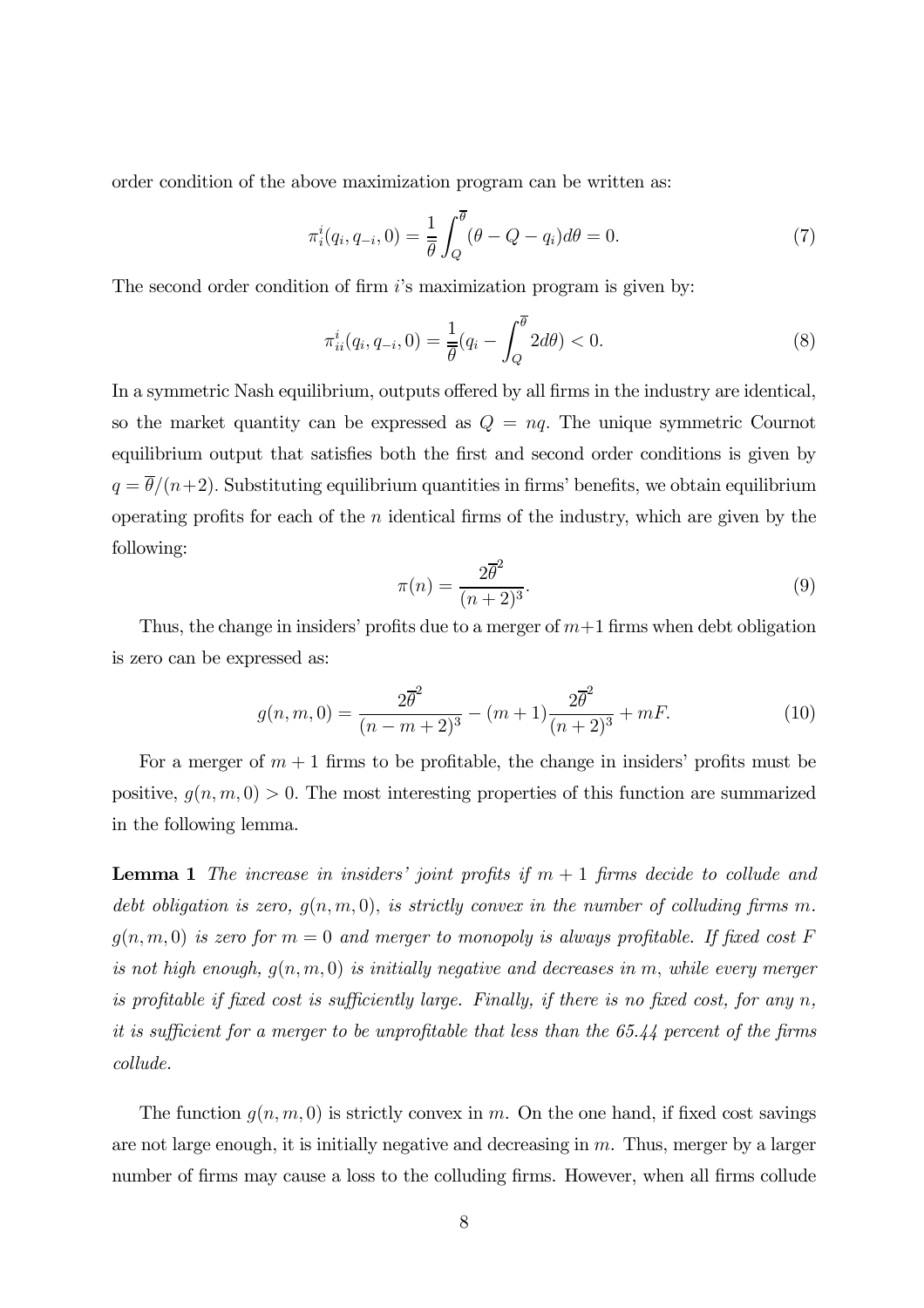joint profits are maximized and firms' profits are always higher than in the pre-merger equilibrium. On the other hand, if costs savings are large enough, every merger cause private gains to the colluding parties. The uncertainty over demand makes some mergers that would be unprofitable in a certain environment profitable in our model. In particular, we find that for any  $n$  and no saving costs, it is sufficient for a merger to be unprofitable that less than the 65.44 percent of the firms collude (instead of the 80 percent of Salant, Switzer and Reynolds, 1983).

Let us now analyze the social welfare of mergers. We are considering so far that firms produce and send their production to the market before the uncertainty over demand is resolved. Hereafter, if the demand happens to be lower than expected and prices inevitably fall to zero, consumers will acquire the goods at zero price.<sup>8</sup> The consumer surplus is obtained through the following formula:

$$
CS = \frac{1}{\theta} \left( \int_0^Q \frac{\theta^2}{2} d\theta + \int_Q^{\overline{\theta}} \frac{Q^2}{2} d\theta \right). \tag{11}
$$

Social welfare is defined as the sum of consumer surplus and the profits of all firms competing in the market. The gain in social welfare due to the merger of  $m + 1$  firms in a n−firms oligopoly with zero debt obligation is given by:

$$
S(n, m, 0) = CS(n, m, 0) + (n - m) \pi(n - m) - CS(n, 0) - n \pi(n) + mF,
$$
 (12)

which in our benchmark model can be rewritten as:

$$
S(n, m, 0) = (n - m)\frac{2\overline{\theta}^2}{(n - m + 2)^3} + \frac{\overline{\theta}^2}{2} \left[ \frac{(n - m)^2}{(n - m + 2)^2} - \frac{2}{3} \frac{(n - m)^3}{(n - m + 2)^3} \right]
$$
(13)  

$$
- n\frac{2\overline{\theta}^2}{(n + 2)^3} - \frac{\overline{\theta}^2}{2} \left[ \frac{n^2}{(n + 2)^2} - \frac{2}{3} \frac{n^3}{(n + 2)^3} \right] + mF.
$$

For small  $m$ , we can find values for the fixed cost  $F$  such that there exist social gains of mergers though they cause private losses to the merging firms, that is,  $S(n, m, 0)$  $0 > g(n, m, 0)$ . This is formally stated in the following proposition.

 $8$ For simplicity, we have considered the marginal cost to be zero. However, notice that, even if the marginal cost is strictly positive, firms may be interested in selling outputs at prices below the marginal cost, since production is sent to the market before the uncertainty over demand is realized.

 $9$ In absence of fixed cost savings, mergers are never socially advantageous. However, for small m the social loss is smaller than the loss to the merging parties. Fixed cost savings benefit both the merging parties and society in the same amount, so it is possible to select  $F > 0$  so that  $S(n, m, 0) > 0 > g(n, m, 0)$ .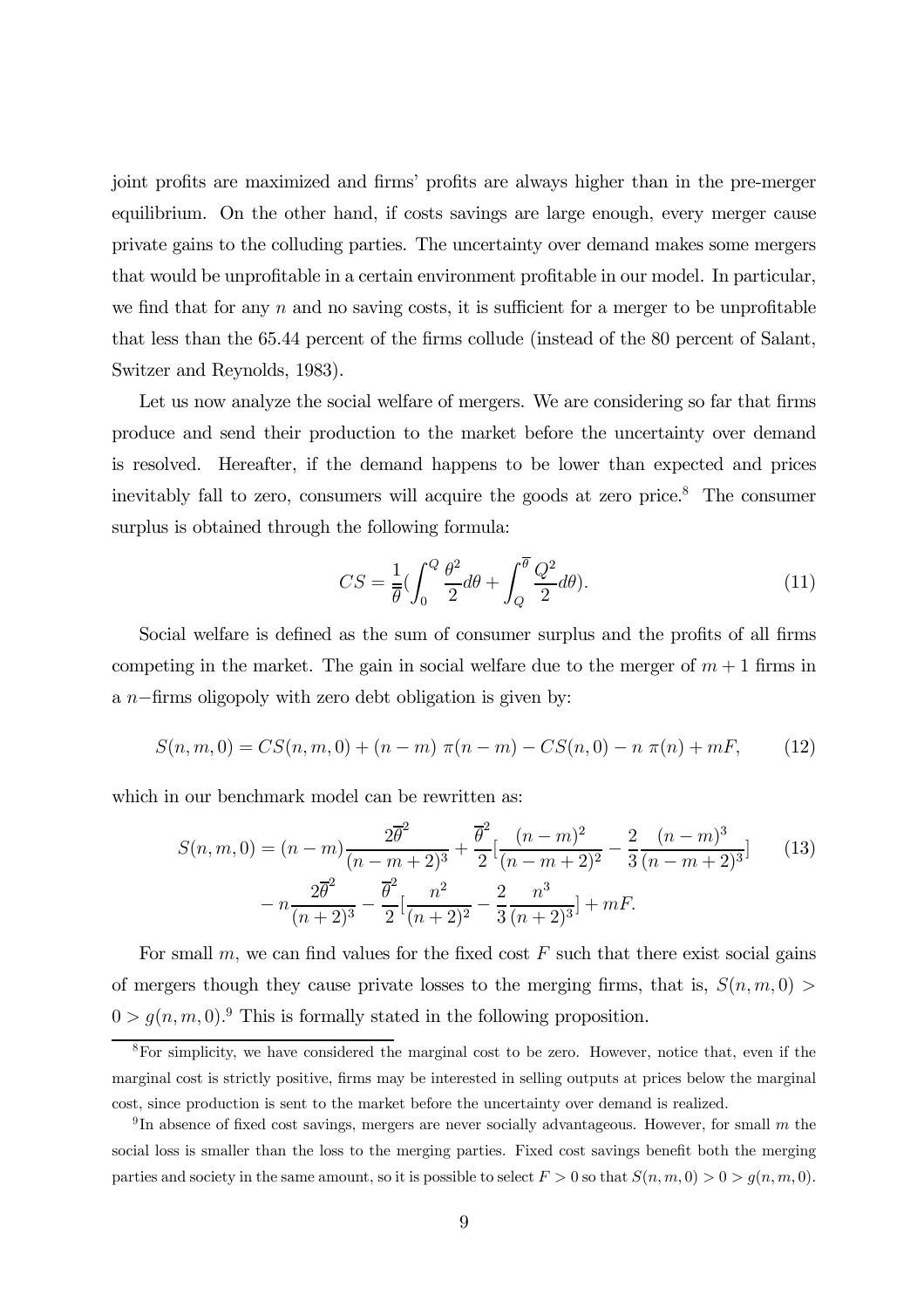Proposition 1 Mergers that increase social welfare might be unprofitable to the colluding parties.

Many examples satisfy Proposition 1. For the sake of illustration, take for instance the case of ten firms, and suppose, for simplicity, that  $\theta$  is uniformly distributed over the interval  $[0, 100]$ . Suppose also that fixed costs are  $F = 4$ . In this example, mergers of two, three and four firms are socially advantageous though none of these firms cause private profits to the merging firms. Indeed, in this example, for a merger to be privately profitable it is necessary that at least six firms decide to collude. Figure 1 plots both the gain in insiders' profits and social welfare if  $m + 1$  firms merge in a ten-firms oligopoly.



Figure 1: Social and private gains to insiders if  $m + 1$  firms merge, for  $n = 10$ ,  $F = 4$  and  $\overline{\theta} = 100$ 

So far we have considered that firms do not face any debt obligation before output decisions are taken. However, if firms are debt financed, a merger of  $m+1$  firms increases the debt obligation of the resulting firm. Given that firms enjoy a limited liability situation, an increase in debt level makes merged firm to compete more aggressively than the other  $n - m - 1$  symmetric firms in the industry. In next section, we discuss the consequences of the limited liability effect on the private incentives and social welfare of mergers.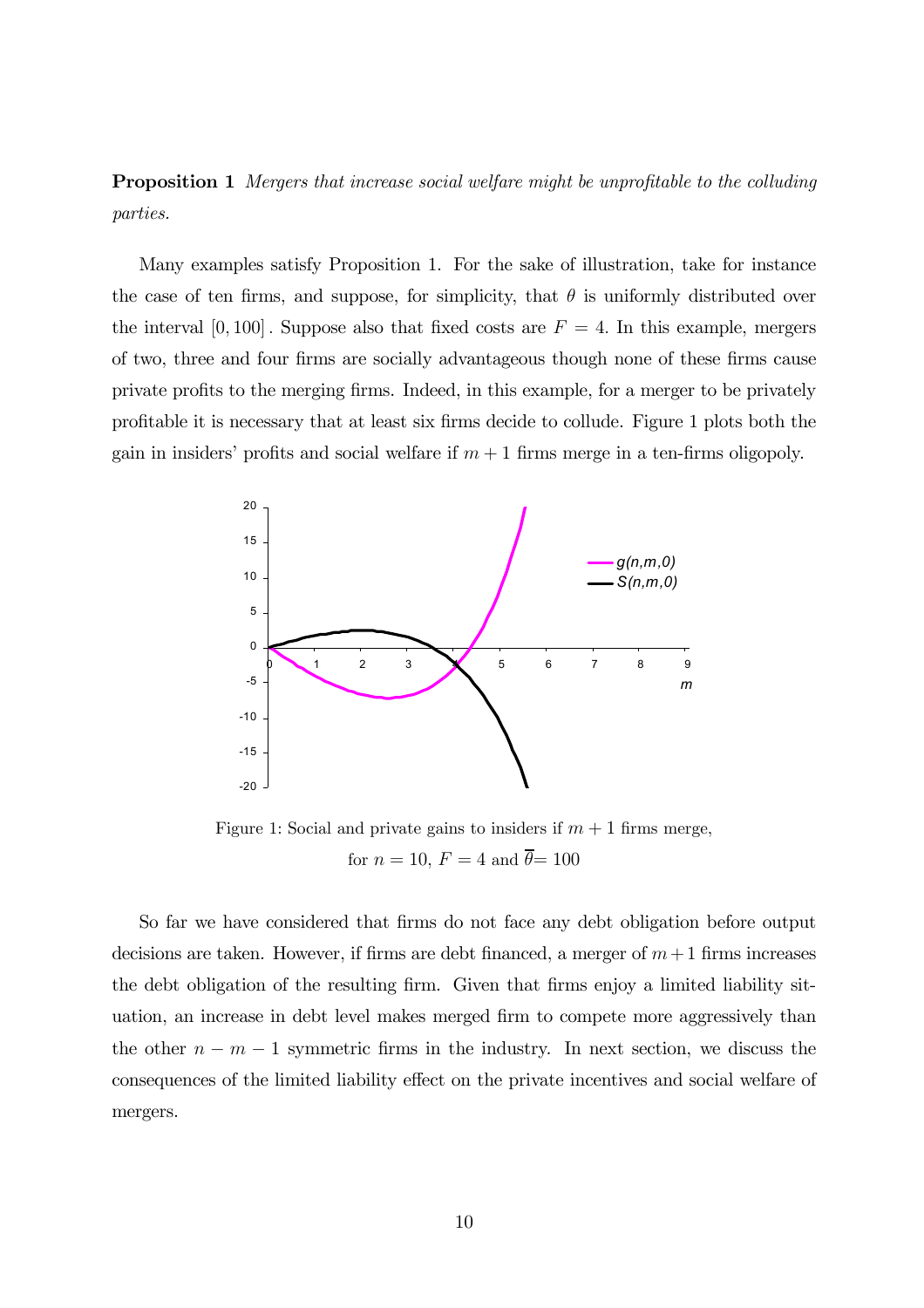### 4 The limited liability effect

This section examines how the limited liability aspects of debt financing affect the strategic output decisions of firms, and hence their incentives to merge. In order to make comparisons let us start with the case in which all firms remain independent. Taking existing debt level  $D$  as given, each of the  $n$  symmetric firms chooses output in order to maximize current-period expected profits:

$$
M_{q_i}^{\alpha x} \pi^i(q_i, q_{-i}, D) = M_{q_i}^{\alpha x} \int_{\widehat{\theta}_i}^{\overline{\theta}} [(\theta - Q)q_i - D] \frac{1}{\overline{\theta}} d\theta, \qquad (14)
$$

where  $\widehat{\theta}_i$  is defined by:

$$
\widehat{\theta_i} = \frac{D}{q_i} + Q. \tag{15}
$$

The first order condition of the above maximization program is obtained setting the first derivative of  $\pi^i(q_i, q_{-i}, D)$  with respect to  $q_i$  equal to zero:

$$
\pi_i^i(q_i, q_{-i}, D) = \int_{\hat{\theta}_i}^{\overline{\theta}} (\theta - Q - q_i) \frac{1}{\overline{\theta}} d\theta = 0.
$$
 (16)

Besides the expression in (16), the derivative of  $\pi^{i}(q_i, q_{-i}, D)$  includes another term,  $-\frac{d\theta_i}{dq_i}$  $\frac{1}{\theta}[(\hat{\theta}_i - Q)q_i - D]$ , which is zero by definition.

The second order condition is given by:

$$
\pi_{ii}^i(q_i, q_{-i}, D) = \frac{1}{\overline{\theta}} [-2\overline{\theta} + 2(\frac{D}{q_i} + Q) - (\frac{-D}{q_i^2} + 1)(\frac{D}{q_i} - q_i)] < 0.
$$
 (17)

All firms are identical so the Cournot equilibrium output is symmetric,  $q_i = q_j = q$ for every firm  $i \neq j$ . Market quantity can be expressed as  $Q = nq$ . The symmetric Nash equilibrium quantity satisfies both the first and second order conditions given by expressions (16) and  $(17).^{10}$ 

In bad states of demand, firms' profits are not sufficient to meet debt obligations and firms go bankrupt. The limited liability aspects of debt financing implies that firms are only concerned about good states of demand,  $\theta \in \left[\hat{\theta}_i, \overline{\theta}\right]$ . Increases in the level of debt obligation raises the critical bankruptcy threshold  $\theta_i$  and forces firms to take output decisions they would not take in other circumstances. As debt raises firms compete more

 $10$  In general, the symmetric solution of expression (16) is not unique. However, we can always impose restrictions on the debt level D such that there exists a solution that satisfies the second order condition given by expression (17), and it is unique.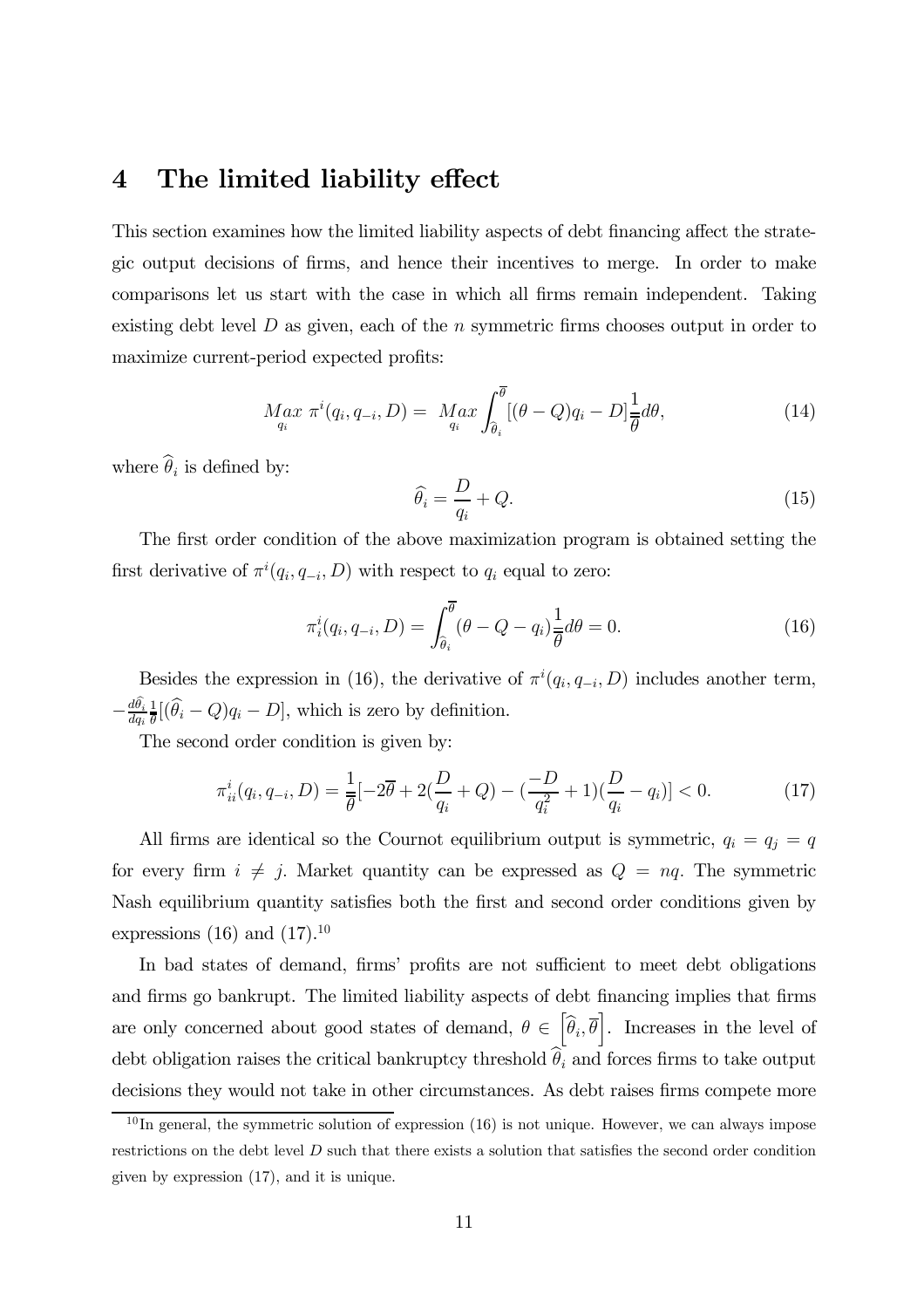aggressively. The worst the firms can do is going bankrupt, and if they do not compete more aggressively they will go bankrupt anyway. In other words, limited liability implies a change in firms' expected profits and firms become risk lovers. As a consequence, the symmetric Cournot equilibrium output increases as debt level raises.

Lemma 2 The unique symmetric Cournot equilibrium output for the case in which all firms remain independent q is strictly increasing in the initial level of debt obligation D.

The most interesting results of the limited liability model arise when there is an unilateral increase in the level of debt obligation due to a merger of firms. The Cournot equilibrium output in which  $m + 1$  firms merge is not longer purely symmetric- for m belonging to the interval  $(0, n - 1)$ . The coalition of these  $m+1$  firms faces a level of debt higher than the other  $n - m - 1$  symmetric firms in the industry and merged firm will not exactly behave as the others. Denote by  $q_c$  and  $q_i$  the quantity offer by the coalition of firms and each of the other  $n - m - 1$  firms in the market, respectively. The coalition of  $m + 1$  firms solves the following maximization program:

$$
M_{q_c} \pi^c(q_c, q_i, D) = M_{q_c} \int_{\hat{\theta}_c}^{\overline{\theta}} [(\theta - Q)q_c - (m+1)D] \frac{1}{\overline{\theta}} d\theta, \qquad (18)
$$

where  $\widehat{\theta}_c$  is defined by:

$$
\widehat{\theta_c} = \frac{(m+1)D}{q_c} + Q. \tag{19}
$$

Each of the  $n - m - 1$  symmetric firms that remain independent solves:

$$
M_{q_i}^{\alpha x} \pi^i(q_c, q_i, D) = M_{q_i}^{\alpha x} \int_{\hat{\theta}_i}^{\overline{\theta}} [(\theta - Q)q_i - D] \frac{1}{\overline{\theta}} d\theta, \qquad (20)
$$

where  $\widehat{\theta}_i$  is defined by:

$$
\widehat{\theta_i} = \frac{D}{q_i} + Q. \tag{21}
$$

The  $n - m - 1$  outsiders act in the same way so the market quantity can be expressed as  $Q = q_c + (n - m - 1)q_i$ . The Nash equilibrium outputs  $q_c$  and  $q_i$  are obtained from the simultaneous solution of the first order conditions of the above maximization programs. These first order conditions can be written as:

$$
\frac{\overline{\theta}^2}{2} - \overline{\theta}(Q + q_c) - \frac{1}{2}(\frac{(m+1)D}{q_c} + Q)^2 + (Q + q_c)(\frac{(m+1)D}{q_c} + Q) = 0.
$$
 (22a)

$$
\frac{\overline{\theta}^2}{2} - \overline{\theta}(Q + q_i) - \frac{1}{2}(\frac{D}{q_i} + Q)^2 + (Q + q_i)(\frac{D}{q_i} + Q) = 0.
$$
 (22b)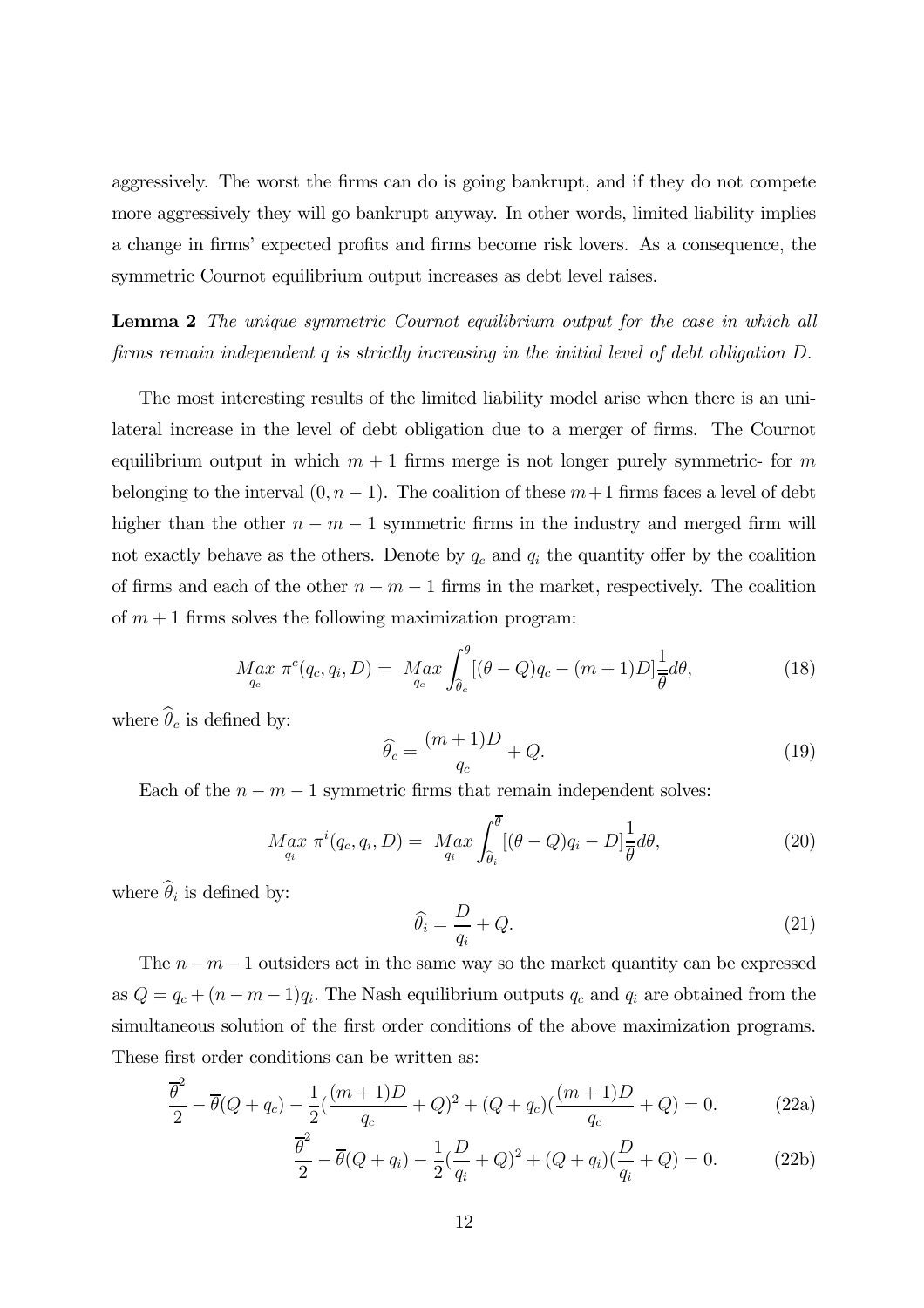The simultaneous Nash solution of expressions (22a) and (22b) must also satisfy the following second order conditions:<sup>11</sup>

$$
3q_c^4 + 2[(n-m-1)q_i - \overline{\theta}]q_c^3 + (m+1)^2 D^2 \quad < \quad 0. \tag{23a}
$$

$$
[2(n-m)-1]q_i^4 + 2(q_c - \overline{\theta})q_i^3 + D^2 < 0. \tag{23b}
$$

As shown in Lemma 2, firms are only concerned about good states of demand and as debt raises, firms take more aggressive output decisions. The merger of  $m + 1$  firms implies a unilateral increase in debt. Hence, mergers will not only affect the number of firms competing in the market but also merged firm's behavior. Indeed, the increase in the debt level serves as a commitment of the merged firm to compete more aggressively.

**Lemma 3** In the unique Cournot equilibrium, merged firm competes more aggressively than the other  $n - m - 1$  symmetric firms in the industry:  $q_c > q_i$ .

In absence of any debt obligation, once insiders have merged, they behave exactly as the other  $n-m-1$  firms in the industry. However, the strategic effect of debt in a limited liability context affects merged firm's behavior. Merged firm has to pay a higher level of debt. If it does not take more risk, merged firm is more likely to bankrupt.

Let us now analyze firms' private incentives to merge. Recall firm  $k$ 's total expected profit  $\Pi^k$  is the result of firm i's current-period profit  $\pi^k$ , plus the level of debt firm k borrowed in a previous period  $D_k$ , minus the fixed cost firm k paid before operating in the market F. Denote by  $\Pi^c(q_c, q_i, D)$  total expected profits if  $m+1$  firms with initial level of debt D collude, where  $q_c$  and  $q_i$  are the Cournot equilibrium outputs resulting from the simultaneous solution of expressions (22a) and (22b). Denote by  $\Pi(q, D)$  the joint profits that the  $m+1$  insiders would noncooperatively obtain if they do not merge, where q is the symmetric Cournot output given by expression (16). Let  $g(n, m, D)$  denote the increase in insiders' joint profits if  $m + 1$  firms decide to collude with initial debt obligation D.

$$
g(n, m, D) = \Pi^{c}(q_c, q_i, D) - (m + 1)\Pi(q, D) = \pi^{c}(q_c, q_i, D) - (m + 1)\pi(q, D) + mF.
$$
 (24)

The higher the initial level of debt obligation, the higher the limited liability effect of debt financing. The higher the limited liability effect, the more aggressive merged firm

<sup>&</sup>lt;sup>11</sup>Again, the solution of expressions  $(22a)$  and  $(22b)$  is not generally unique but we can always impose restrictions on the debt level D such that there exists a solution that satisfies the second order conditions given by expressions (23a) and (23b), and it is unique.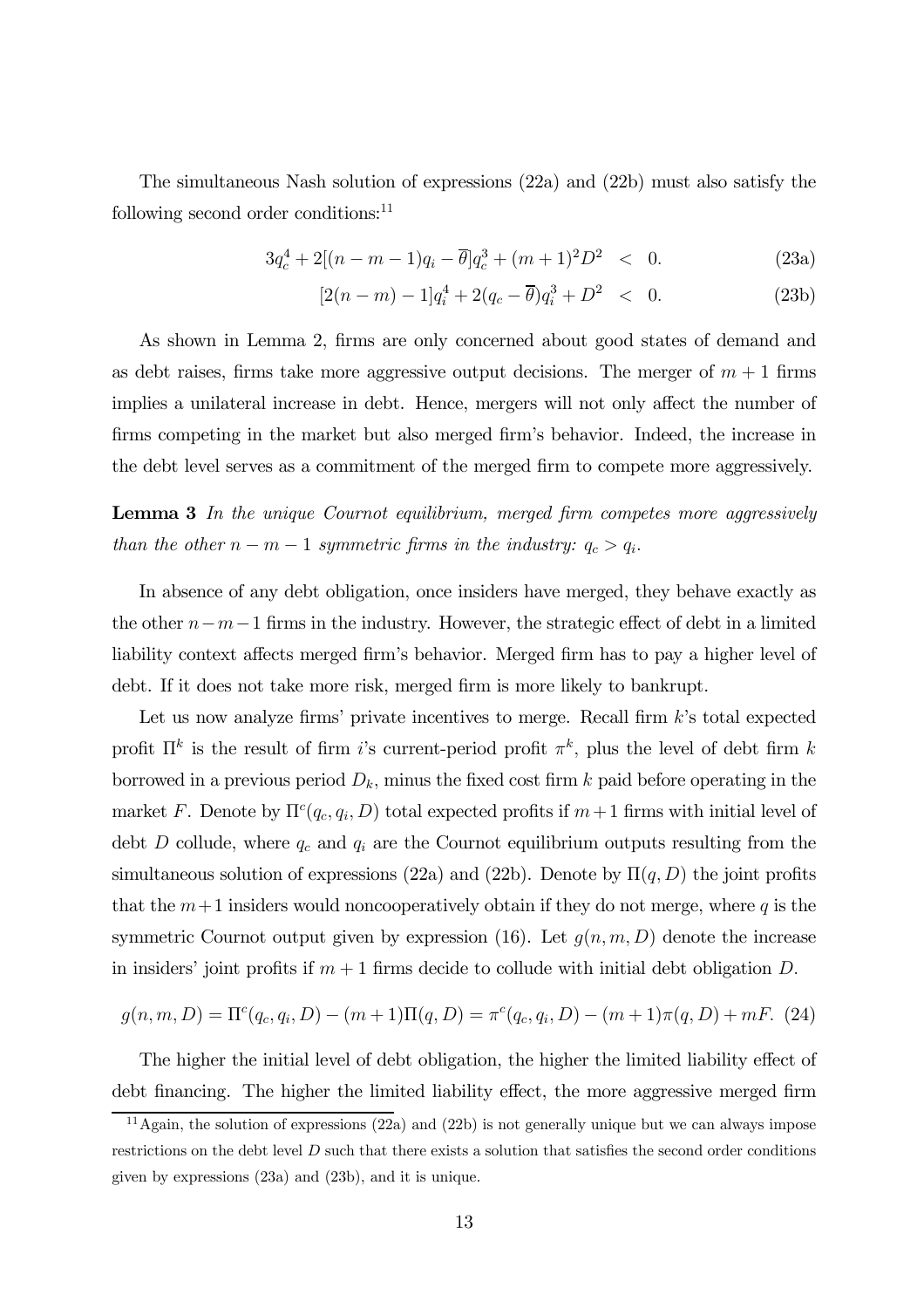competes and the larger the difference between the cooperative and noncooperative profits of insiders. As initial debt raises, mergers that are not privately profitable may become beneficial.

**Proposition 2** If the initial level of debt obligation  $D$  is high enough, the limited liability effect makes some mergers that are not privately profitable with zero debt obligation  $g(n, m, 0) < 0$ , privately profitable,  $g(n, m, D) > 0$ .

In order to see that the limited liability effect increases mergers profitability, take again the case of ten firms, with  $\theta$  uniformly distributed over the interval [0, 100] and  $F = 4$ . We know in absence of any debt obligation, merger of three firms is not privately profitable:  $g(n, m, 0) = -6.722$ , for  $n = 10$  and  $m = 2$ . However, it is easy to show that if the initial level of debt obligation is high enough, for example  $D = 40$ , merger of three firms becomes privately beneficial:  $g(n, m, 40) = 2.1874$ , for  $n = 10$  and  $m = 2$ .

Social welfare is the result of the sum of consumer surplus, firms' total expected profits and creditors' profits. Creditors' profits are equal to their revenues minus the level of debt they lent to each firm in a previous period. In good states of demand creditors are paid the whole debt. However, if firms become insolvent creditors can only collect firms' currentperiod operating profits.<sup>12</sup> Figure 2 plots the revenues creditors obtained from firm k as function of the state of the demand.



Figure 2: Creditors' revenues from firm  $k$  as function of the state of demand

<sup>&</sup>lt;sup>12</sup>For the sake of simplicity and following Brander and Lewis (1986), we assume that the asset value of firms is zero (as if assets are completely used up in the production of output). Therefore, creditors can only collect current operating profits if firms go bankrupt.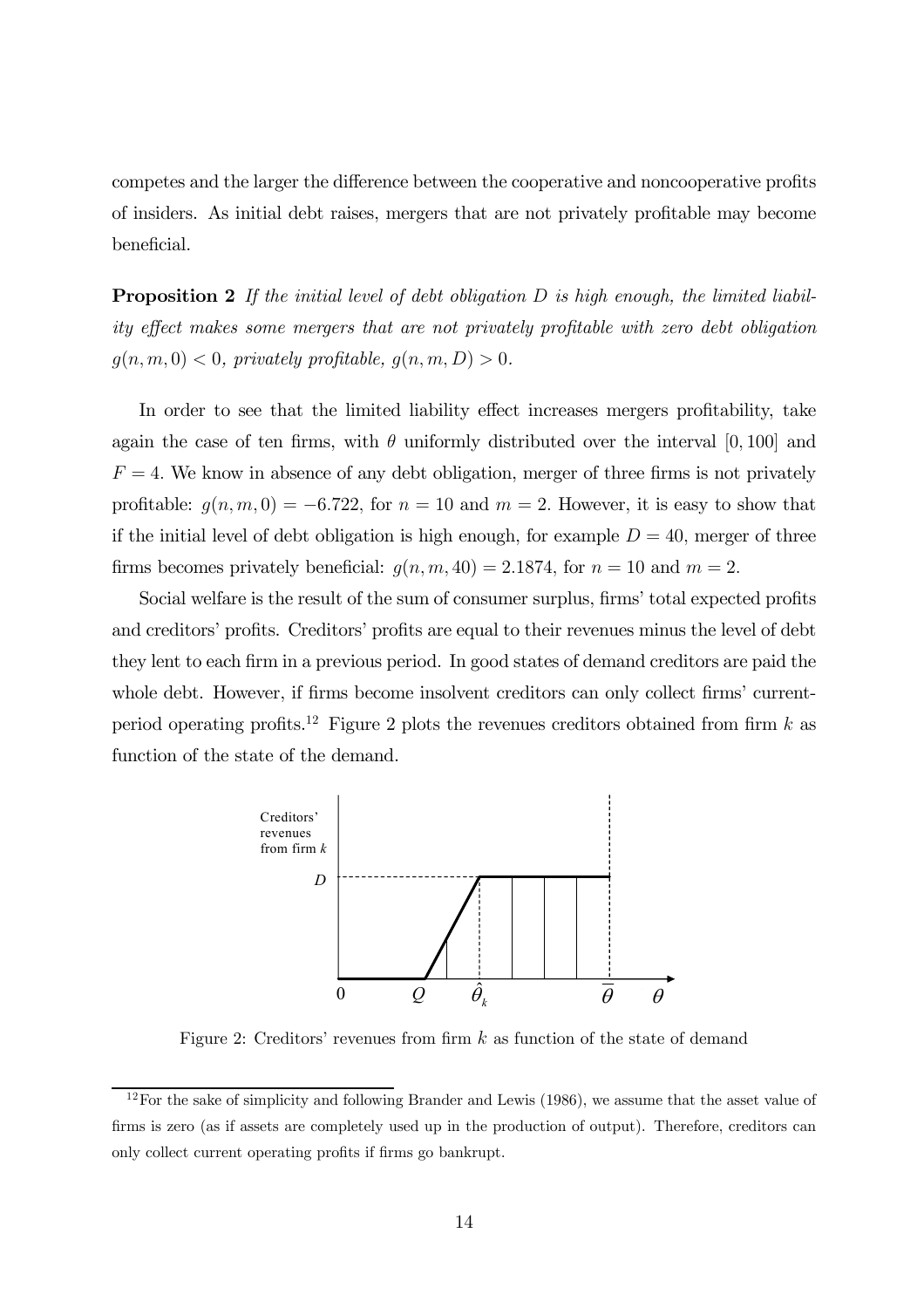If all firms remain independent in a  $n$ –firms oligopoly, creditors' profits are given by the following expression:

$$
Cr(n, D) = -nD + n \int_{Q}^{\widehat{\theta}} (\theta - Q) q \frac{1}{\overline{\theta}} d\theta + n \int_{\widehat{\theta}}^{\overline{\theta}} D \frac{1}{\overline{\theta}} d\theta, \qquad (25)
$$

where q is the symmetric Cournot solution of expression (16),  $Q = nq$  is the market quantity, and  $\hat{\theta} = \frac{D}{q} + nq$ , the critical bankruptcy threshold of each of the symmetric firms in the market.

On the other hand, if  $m + 1$  firms in an industry of n firms collude, creditors' profits can be expressed as:

$$
Cr(m, n, D) = -nD + \int_{Q}^{\hat{\theta}_{c}} (\theta - Q) q_{c} \frac{1}{\overline{\theta}} d\theta + (m + 1) \int_{\hat{\theta}_{c}}^{\overline{\theta}} D \frac{1}{\overline{\theta}} d\theta
$$
(26)  
+(n - m - 1) 
$$
\int_{Q}^{\hat{\theta}_{i}} (\theta - Q) q_{i} \frac{1}{\overline{\theta}} d\theta + (n - m - 1) \int_{\hat{\theta}_{i}}^{\overline{\theta}} D \frac{1}{\overline{\theta}} d\theta,
$$

where  $q_c$  and  $q_i$  are the Cournot equilibrium outputs resulting from the simultaneous solution of expressions (22a) and (22b) and the market quantity is given by  $Q = q_c + (n (m-1)q_i$ .

The gain in social welfare due to the merger of  $m + 1$  firms in an n−firms oligopoly with initial debt obligation  $D$  is the result of the difference between the social welfare if  $m + 1$  firms collude and the social welfare if all firms remain independent in the market. Formally, the gain in social welfare can be obtained through the following expression:

$$
S(n, m, D) = CS(n, m, D) + Cr(n, m, D) + \pi^{c}(q_{c}, q_{i}, D)
$$
\n
$$
+(n - m - 1)\pi^{i}(q_{c}, q_{i}, D) - CS(n, D) - Cr(n, D) - n\pi(q, D) + mF.
$$
\n(27)

### 5 Policy implications

Important results of the limited liability model can be applied to regulation policy. In absence of any debt, mergers may increase social welfare. However, socially optimal mergers may be privately injurious to the colluding parties. We will show that, in these circumstances, a social planner may be interested in financing firms in a limited liability situation in order to increase their incentives to merge.

To demonstrate that this possibility can indeed arise, let us consider once again the simple case of ten firms. We know that, if  $\theta$  is uniformly distributed over the interval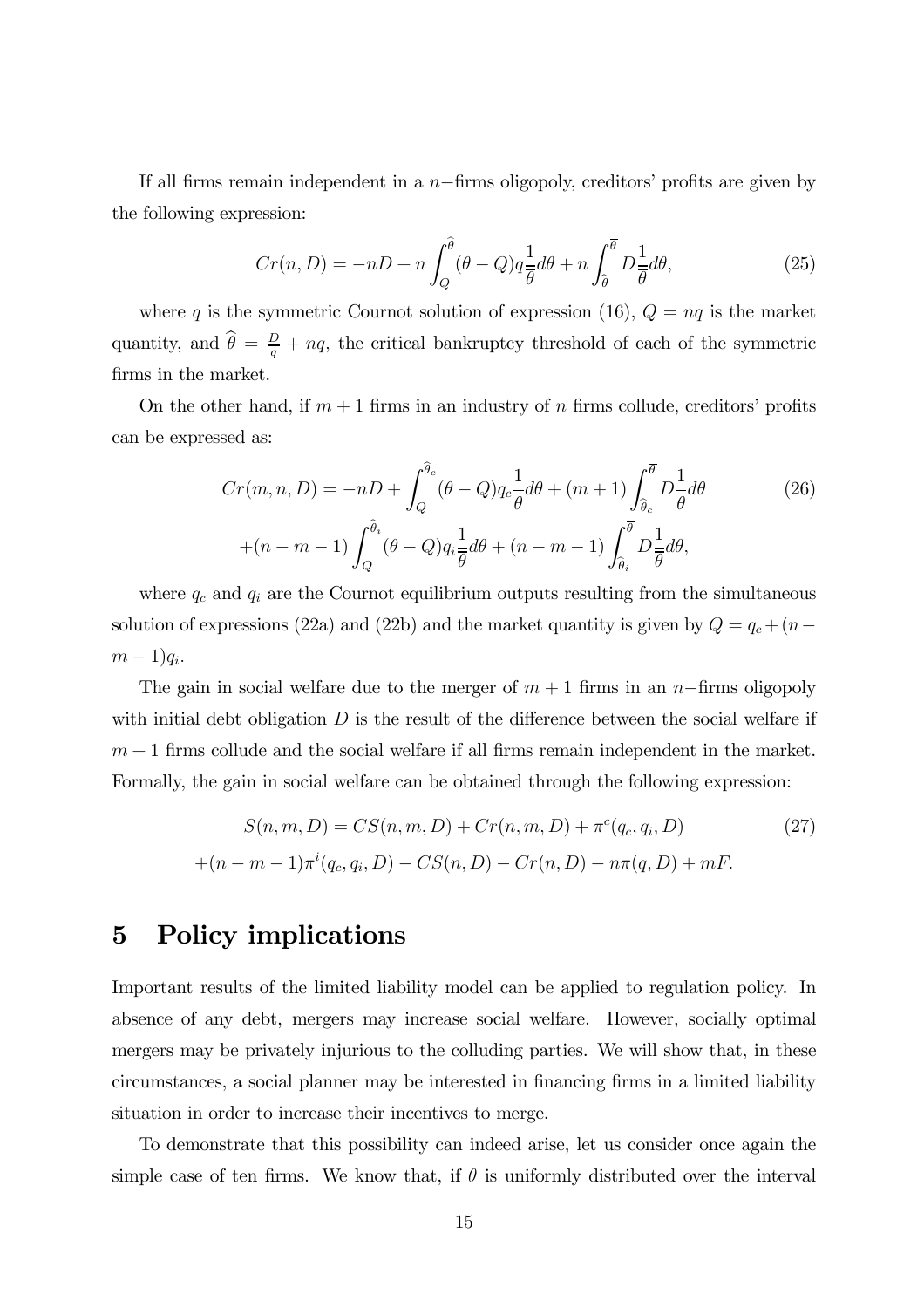$[0, 100]$  and  $F = 4$ , in absence of any debt, for mergers to be privately profitable it is necessary that at least six firms decide to merge. However, any merger between more than four firms causes social losses and should be forbidden by antitrust authorities. On the other hand, mergers up to four firms increase social welfare and should be encouraged. One possibility is through the limited liability model.

If the initial level of debt obligation is high enough, any merger becomes privately beneficial. Table 1 compares the gain in insiders' profits and social welfare in the cases of  $D = 0$  and  $D = 40$  for the ten-firms example.

| $n = 10, \theta = 100, F = 4$                  | $D=0$    | $D=40$    |           |           |
|------------------------------------------------|----------|-----------|-----------|-----------|
|                                                | $m = 2$  | $m = 1$   | $m = 2$   | $m = 3$   |
| Gain in insiders' profits if $m+1$ firms merge | $-6.722$ | 0.7619    | 2.1874    | 4.5629    |
| Social welfare if $m+1$ firms merge            | 1621.4   | 1625.7    | 1627.5    | 1627.9    |
| Consumer surplus                               | 1493.4   | 1573.0    | 1548.3    | 1514.9    |
| Firms' profits                                 | 128.0    | 404.9     | 425 15    | 451.54    |
| Creditors' profits                             |          | $-352.2$  | $-345.95$ | $-338.54$ |
|                                                |          |           |           |           |
| Social welfare if firms remain independent     | 1619.0   | 1623.1    | 1623.1    | 1623.1    |
| Consumer surplus                               | 1543.2   | 1591.3    | 1591.3    | 1591.3    |
| Firms' profits                                 | 75.8     | 389.61    | 389.61    | 389.61    |
| Creditors' profits                             | 0        | $-357.81$ | $-357.81$ | $-357.81$ |
|                                                |          |           |           |           |
| Gain in social welfare if $m+1$ firms merge    | 2.4      | 2.6       | 4.4       | 4.8       |

Table 1: Gain in insiders' profits and social welfare if  $m + 1$  firms merge,

for  $n = 10$ ,  $\overline{\theta} = 100$  and  $F = 4$ 

In absence of debt and given that mergers between more than four firms are not allowed by the antitrust authority, all firms remain independent. In this case, social welfare is  $SW(n, 0) = 1619$ , for  $n = 10$ .

However, if the social planner finance limited liability firms with initial debt level  $D = 40$ , any merger becomes privately profitable. Social welfare is maximized if four firms merge. Allowing mergers up to four firms, the minimum social welfare is obtained for the case in which none of the firms merge, and even in this case, social welfare is higher than in the case in which firms are not financed and remain independent:  $SW(n, m, 40) =$  $1623.1 > 1619$ , for  $n = 10$  and  $m = 1$ . It is obvious that in this simple example, it is advantageous for the social planner to finance firms with limited liability.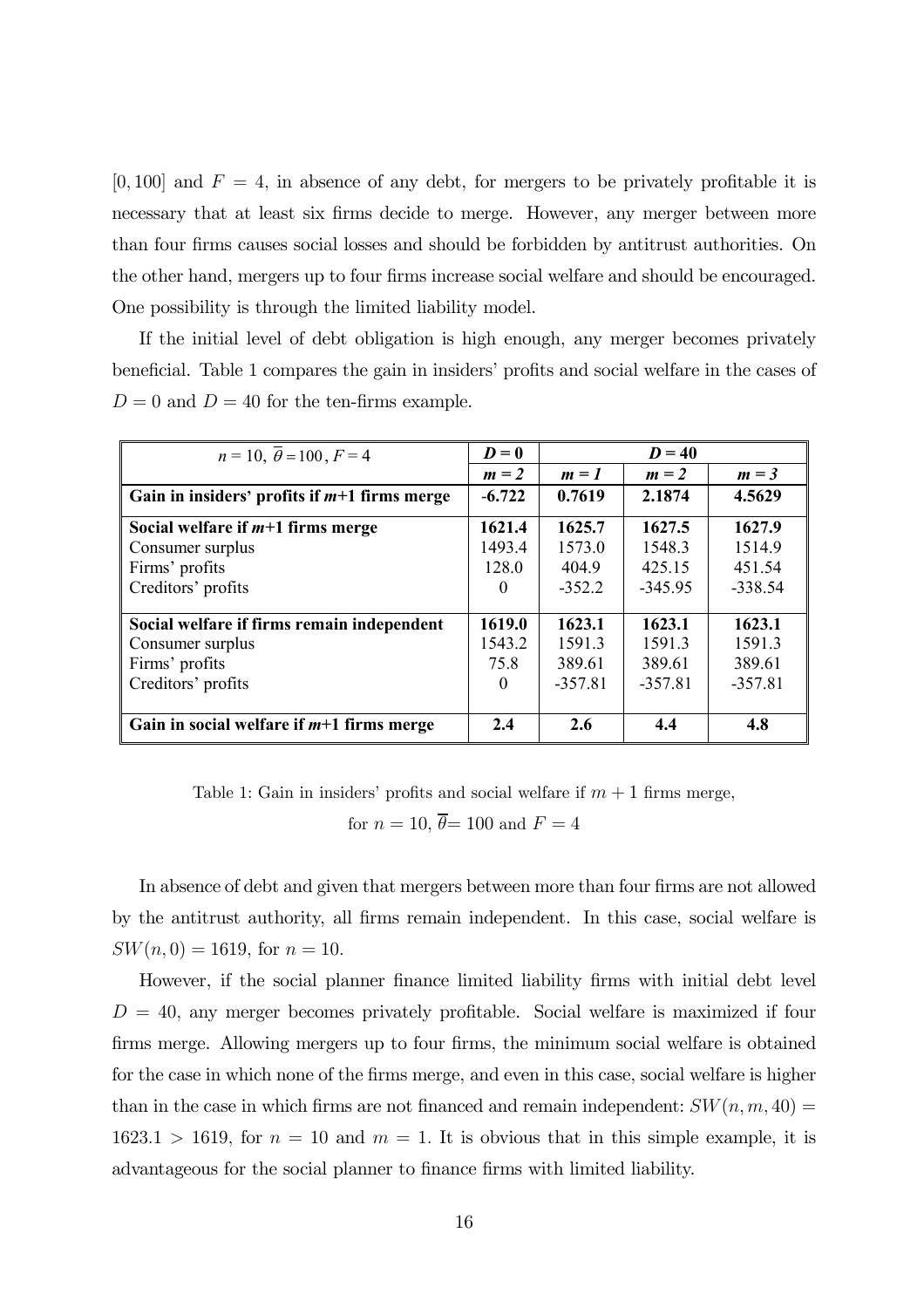Claim 1 In order to induce a certain market structure, it might be optimal for the social planner to finance firms in a limited liability situation.

Mergers that create social benefits may be detrimental for the colluding firms. In these cases, it may be optimal for the social planner to finance firms with limited liability. Given the limited liability aspects of debt financing, merging parties compete more aggressively and privately injurious mergers may become beneficial.

From the data provided in Table 1, we can also see the advantage of the limited liability debt financing over subsidies. In absence of any debt, social welfare is maximized if three firms merge. However, we know such merger is not privately profitable and it will not occur without public intervention. One possibility is subsidizing the merger, and the social welfare will be  $S(n, m, 0) = 1621.4$ . It is obvious that financing firms with initial debt level  $D = 40$  and forbidding any merger larger than four firms yields higher social welfare.

Proposition 3 The combination of limited liability debt financing and an appropriate antitrust policy leads higher social welfare than a subsidy policy.

On the one hand, mergers reduce the market quantity and hence they have a negative effect on consumers' surplus. On the other hand, mergers imply fixed costs savings. Subsidizing mergers, the society will benefit from fixed costs savings, but consumers will be surely worse off. Limited liability debt financing also increase firms' incentives to merge, so that fixed cost savings are achieved. Besides, it also affects firms' aggressiveness and the reduction in market quantity is mitigated.

Social planner's intervention not only affect the total value of welfare but also its distribution among agents. As debt raises firms compete more aggressively, so the higher the debt and level of competition, the better consumers are. For creditors, it is the other way around. The higher the debt and level of competition, the more likely firms go bankrupt, and the lower creditor's profits are.

In the ten-firms example, if few firms merge  $(m = 1 \text{ and } m = 2)$  and  $D = 40$ , consumers are better off than in the case in which no firm merges and there is not debt at all. The reason is that, though there is less level of competition, the limited liability effect forces firms to compete more aggressively and the market quantity is not finally reduced.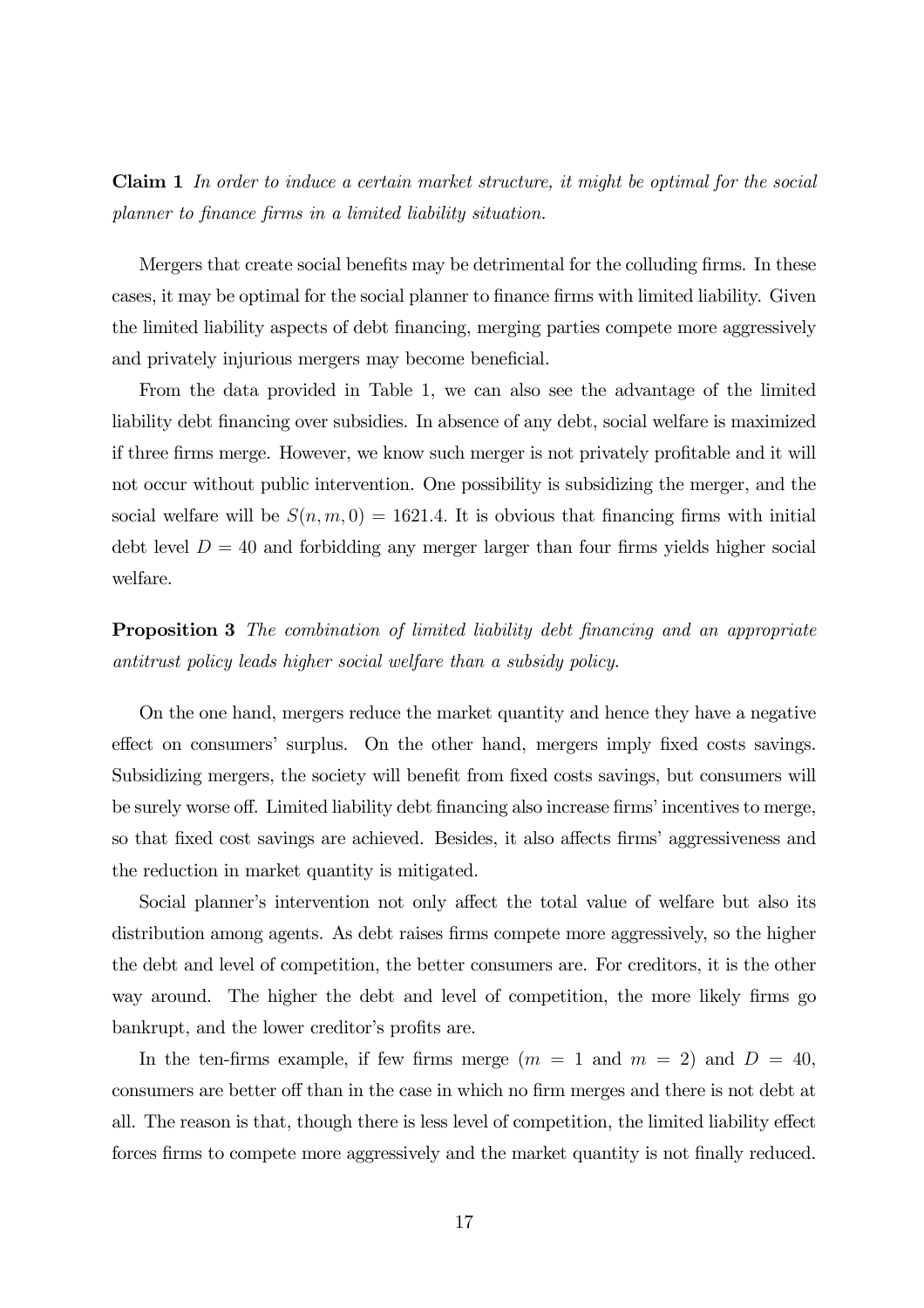## 6 Conclusions

The search of firms' optimal size is the main reason for the processes of mergers and acquisitions in which many firms have been involved in recent years. Most firms that try to restructure their businesses enjoy a limited liability situation, that is, if the firm is unable to meet its debt obligations, its creditors are paid whatever operating profits are available. This paper analyzes firms' private incentives to merge in a homogenous product market with uncertainty over demand, fixed costs, and limited liability debt financing. It also studies the gain in social welfare due to mergers and some applications to regulatory policy.

It has been argued that increases in the debt level raise the output market equilibrium. This is what Brander and Lewis (1986) call the limited liability effect of debt financing: as firms take on more debt, they will have an incentive to pursue output strategies that raise returns in good states and lower returns in bad states. The basic point is that firms will ignore reductions in returns in bankrupt states.

A unilateral increase in firm's debt causes that the firm competes more aggressively and obtains higher returns. Given that the level of debt obligation is assumed to be exogenous, the only way firms have to take advantage of the strategic effect of financial decisions is through a merger.

The first part of the paper analyzes the private and social benefits of mergers in absence of any debt obligation. If fixed cost savings are not high enough, the gain in insiders' profits initially decreases in the number of colluding parties and then it increases. Therefore, if fixed cost savings and the number of merging firms are not sufficiently large, mergers are not privately profitable. Those mergers may be socially advantageous, though they will not occur without public intervention.

If firms own an initial level of debt obligation, mergers cause an unilaterally increase of debt and merged firm competes more aggressively. If the strategic effect of debt is large enough to guarantee large returns to the merger, mergers that were unprofitable in absence of debt might become privately beneficial.

This result has important policy implications since socially beneficial mergers may be unprofitable to the merging parties. In these cases, it may be optimal for the social planner to finance limited liability firms and increase their incentives to merge. Combining this way of intervention with a precise antitrust policy, social welfare is shown to be larger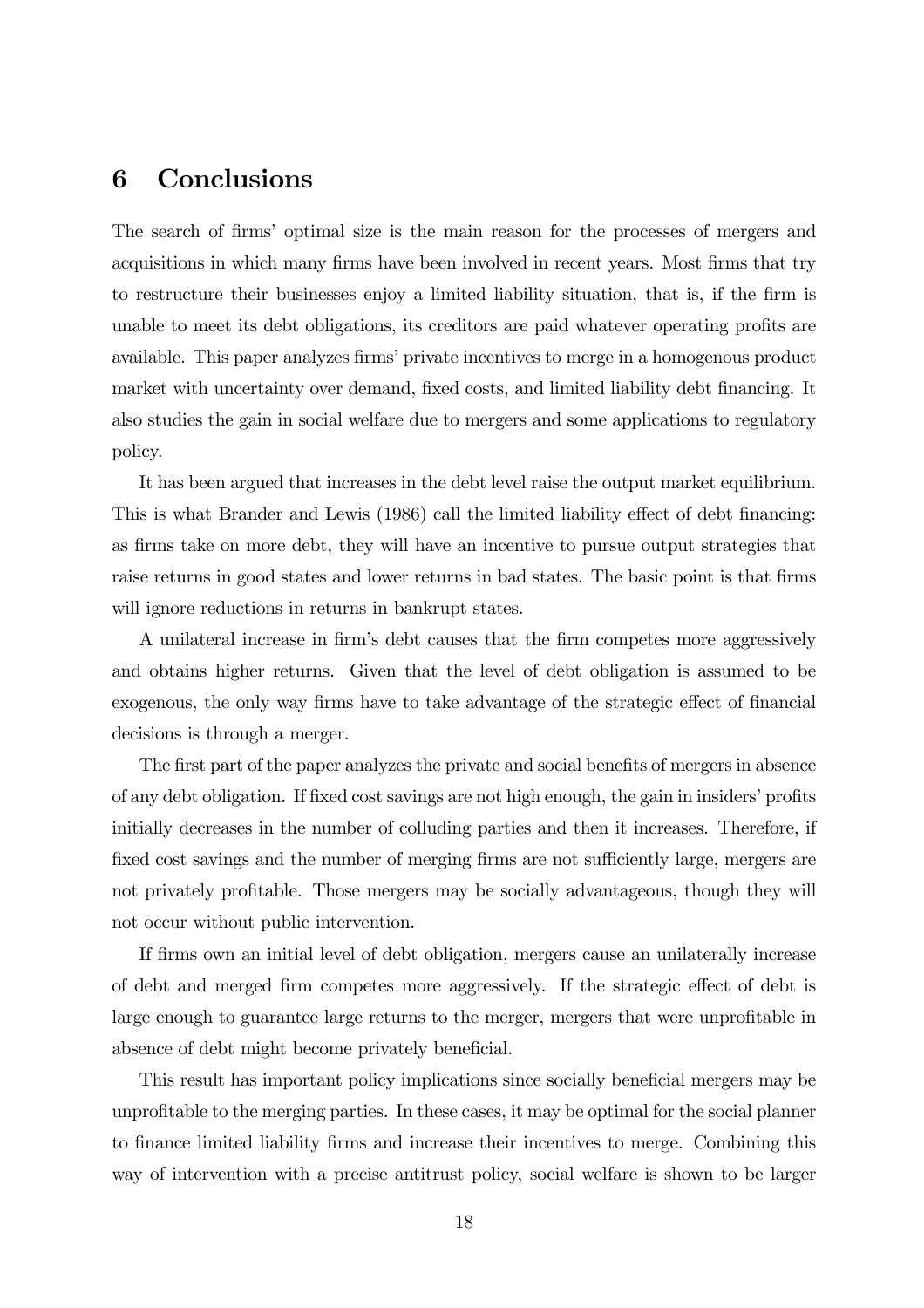than if just subsidies are used. The reason is that the limited liability effect increases firms' aggressiveness so the reduction in market quantity due to mergers is alleviated.

In the analysis of this paper, no bankrupt costs have been considered. However, bankrupts may have a considerable cost associated, including legal fees, court costs, consultant fees, documents, and the social problems arising from firing large numbers of workers. As an example of the importance of such costs, we can look at the case of Enron, whose bankruptcy costs are expected to hit \$1 billion by the end of 2006.

If firm's have debt obligations and bankruptcy costs are large enough, it might be optimal to encourage firms' mergers in order to decrease the probability of bankruptcy. In this case, the combination of public limited liability debt financing and an antitrust policy might be again a suitable way of intervention, since the probability of bankruptcy is reduced without reducing too much the quantity offered in the market.

# Appendix

**Proof of Lemma 1.** Most properties stated in Lemma 1 can be easily checked computing the first and second derivatives of  $g(n, m, 0)$  and verifying that, for  $n \geq 2$ ,  $\frac{\partial g(n,m,0)}{\partial m}$  |m=0=  $F - 2\overline{\theta}^2 \frac{n-1}{(n+2)^4}$  < 0 iff  $F < 2\overline{\theta}^2 \frac{n-1}{(n+2)^4}$ ,  $\frac{\partial^2 g(n,m,0)}{\partial m^2} = \frac{24\overline{\theta}^2}{(n-m+2)^5} > 0$ , and  $g(n, n-1, 0) = n(n^2 + 6n - 15) + 8 + (n-1)F > 0$ . To prove that for  $F = 0$  and any  $n$ , it is sufficient for a merger to be unprofitable that less than the 65.44 percent collude, denote by  $m^*(n)+1$  the number of firms such that  $g(n, m^*, 0) = 0$  and by  $(m^*(n)+1)/n$ the fraction of those firms in the industry. Then ,it is easy to check that this fraction reaches its minimum value of 0.6544 for  $n = 7$ .

**Proof of Lemma 2.** We can exploit the symmetry of this case,  $q_i = q_j = q$  for every firm  $i \neq j$ , and totally differentiate just one of the first-order conditions:

$$
\pi_{ii}^i dq + (n-1)\pi_{ij}^i dq + \pi_{iD}^i dD = 0.
$$

Then, the derivative of  $q$  with respect to  $D$  can be written as:

$$
\frac{dq}{dD} = -\frac{\pi_{iD}^i}{\pi_{ii}^i + (n-1)\pi_{ij}^i} > 0,
$$

since  $\pi_{ii}^i$  < 0 by definition,  $\pi_{iD}^i = -\frac{d\theta_i}{dD}(\widehat{\theta}_i - Q - q)\frac{1}{\overline{\theta}} = -\frac{1}{q\overline{\theta}}(\widehat{\theta}_i - Q - q) > 0$  and  $\pi_{ij}^i = \frac{1}{\theta} \left[-\int_{\hat{\theta}_i}^{\theta} d\theta - \frac{d\hat{\theta}_i}{dq_j} (\hat{\theta}_i - Q - q) \right] = -\frac{1}{\theta} (\overline{\theta} - Q - q) < 0$ , by first-order condition.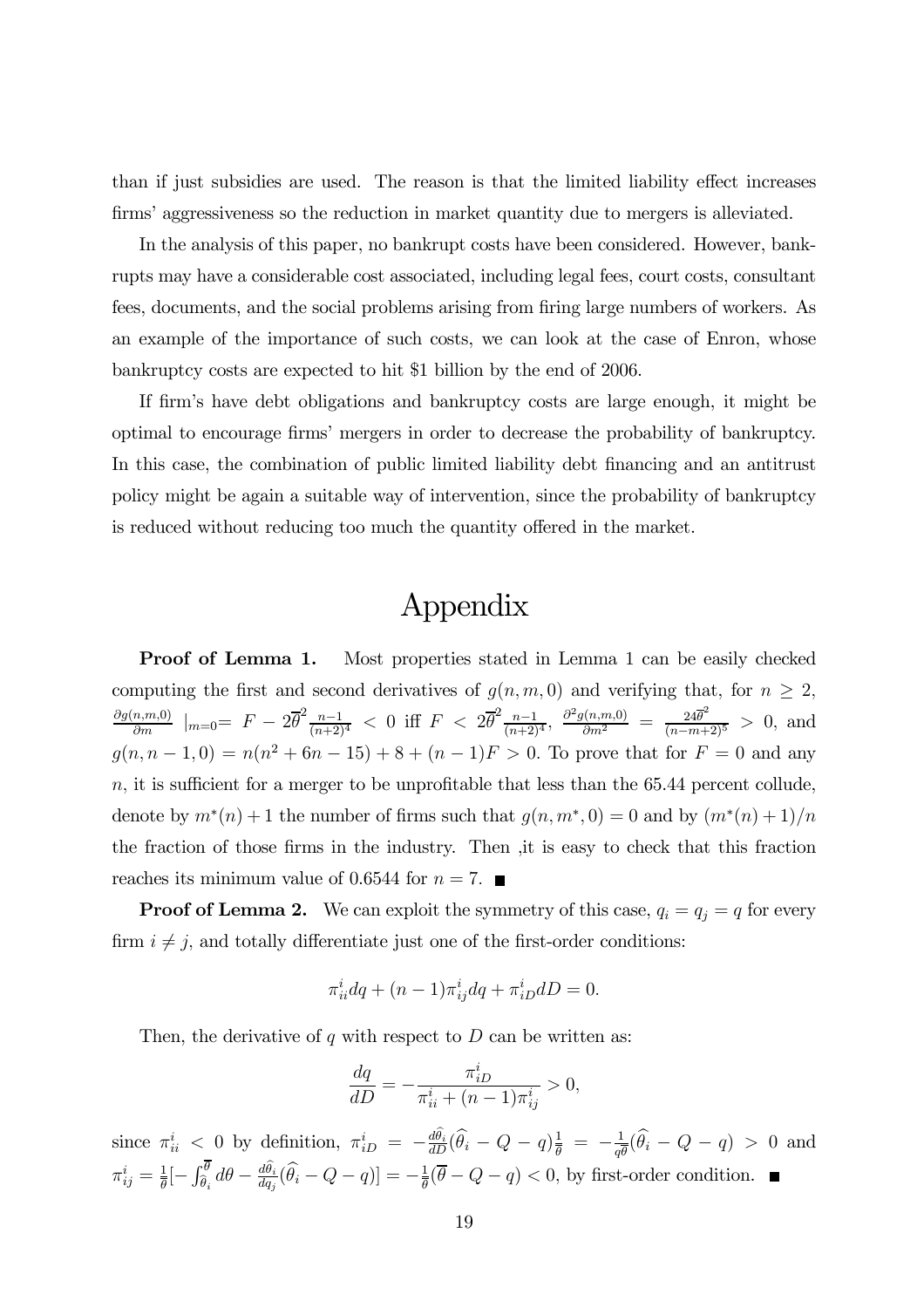**Proof of Lemma 3.** In order to prove that merged firm competes more aggressively, let us start supposing that  $D_c = D_i$ . In this case, we would have that  $q_c = q_i$ . Suppose now that  $D<sub>c</sub>$  unilaterally increases. To obtain the change in Cournot outputs following the unilateral increase in  $D<sub>c</sub>$ , we have to totally differentiate the first order conditions for the merged firm and the other  $n - m - 1$  independent firms, which are given by:

$$
\pi_c^c = \frac{1}{\overline{\theta}} \int_{\widehat{\theta}_c}^{\overline{\theta}} (\theta - Q - q_c) d\theta = 0,
$$
  

$$
\pi_i^i = \frac{1}{\overline{\theta}} \int_{\widehat{\theta}_i}^{\overline{\theta}} (\theta - Q - q_i) d\theta = 0.
$$

Exploiting the symmetry for the  $n - m - 1$  firms, totally differentiation of the above first order conditions generates the following system:

$$
\pi_{cc}^c dq_c + (n - m - 1)\pi_{ci}^c dq_i + \pi_{cD_c}^c dD_c = 0,
$$
  

$$
\pi_{ic}^i dq_c + \pi_{ii}^i dq_i + \pi_{iD_c}^i dD_c = 0.
$$

Firstly, note that  $\pi_i^i$  does not depend on  $D_c$ . The solution of the system yields the following comparative static effects:

$$
\frac{dq_c}{dD_c} = -\frac{\pi_{ii}^i \pi_{cD_c}^c}{\pi_{cc}^c \pi_{ii}^i - (n - m - 1)\pi_{ci}^c \pi_{ic}^i},
$$
\n
$$
\frac{dq_i}{dD_c} = \frac{\pi_{ic}^i \pi_{cD_c}^c}{\pi_{cc}^c \pi_{ii}^i - (n - m - 1)\pi_{ci}^c \pi_{ic}^i}.
$$

Notice that  $\pi_{cc}^c \pi_{ii}^i - (n - m - 1)\pi_{ci}^c \pi_{ic}^i > 0$  since the Cournot output is assumed to be unique (see Kolstad and Mathiesen, 1987), and  $\pi_{ii}^i < 0$ , by definition. Moreover,  $\pi_{ic}^{i} = -\frac{1}{\theta}(\overline{\theta} - Q - q_{i}) < 0$ , and  $\pi_{cD_{c}}^{c} = -\frac{1}{q_{c}\overline{\theta}}(\hat{\theta}_{c} - Q - q_{c}) > 0$ , by first order conditions. Then, we can conclude that  $dq_c/dD_c > 0$  and  $dq_i/dD_c < 0$ .

We know mergers imply a unilateral increase in debt,  $D_c = (m+1)D_i$ , so  $q_c > q_i$ , as we wanted to prove.  $\blacksquare$ 

## References

- [1] Amihud, Y. and B. Lev (1981): "Risk reduction as a managerial motive for conglomerate mergers", Bell Journal of Economics 12(2), 605-617.
- [2] Banal-Estañol, A. and M. Ottaviani (2003): "Mergers with product market risk", mimeo, Universitat Autònoma de Barcelona.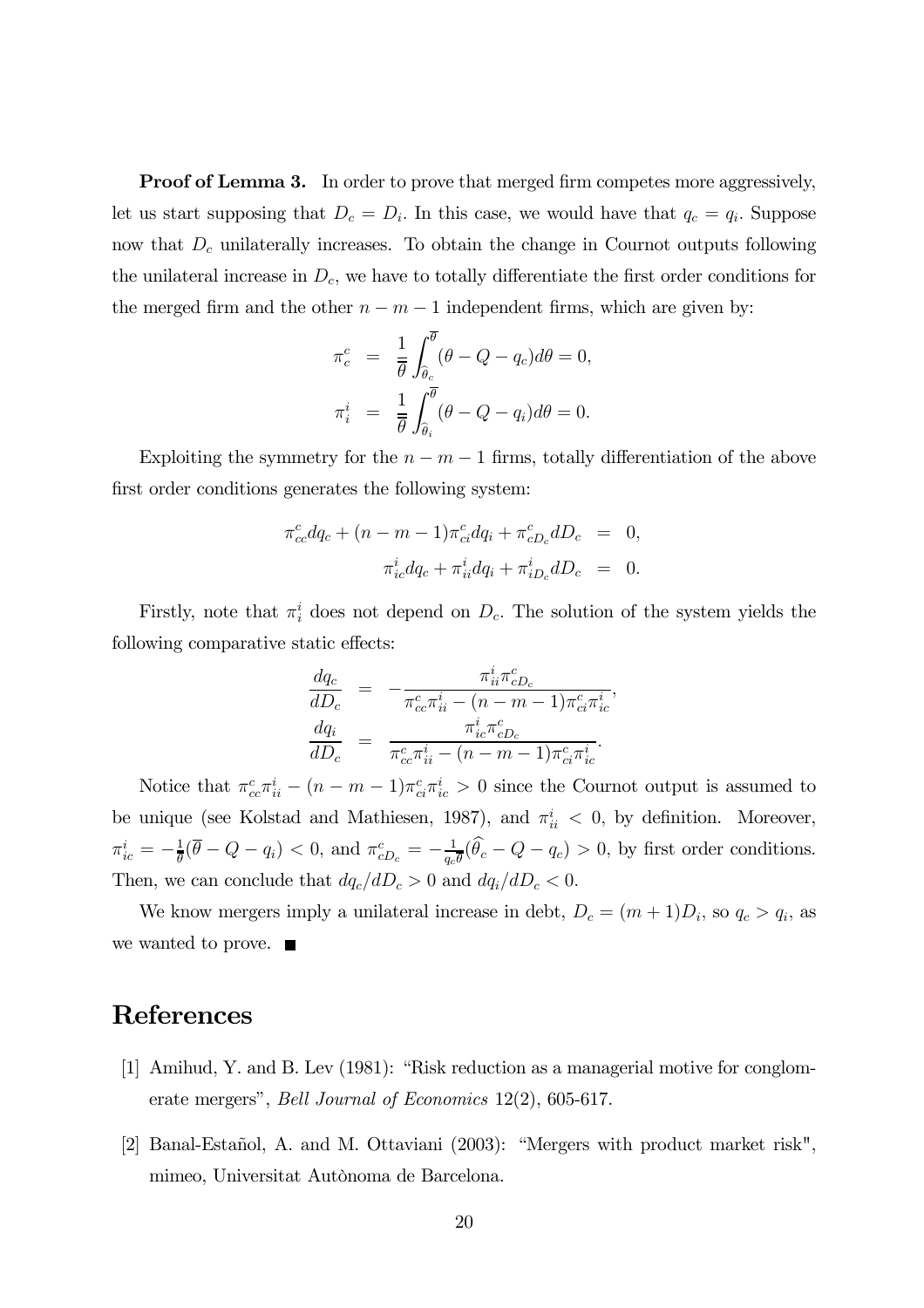- [3] Brander, J. and T. Lewis (1986): "Oligopoly and financial structure: the limited liability effect", American Economic Review 76(5), 956-970.
- [4] Brown, M. and S.-H. Chiang (2002): "Unsystematic risk and coalition formation in product markets", International Journal of Industrial Organization 20(3), 313-338.
- [5] Campos, J. (2000): "Responsabilidad limitada, estructura financiera y comportamiento de las empresas españolas", Investigaciones Económicas XXIV (3), 585- 610.
- [6] Chevalier, J. (1995): "Capital structure and product-market competition: empirical evidence from the supermarket industry", American Economic Review 85(3), 415- 435.
- [7] Dastidar, K. (2003): "Oligopoly and financial structure revisited", Economics Bulletin 12(3), 1-12.
- [8] The Economist (2000): "How mergers go wrong", vol. 356, no 8180, 17.
- [9] Faulí-Oller, R. (2002): "Mergers between asymmetric firms: profitability and welfare", *The Manchester School* 70(1), 77-87.
- [10] Ghosh, A. and P.C. Jain (2000): "Financial leverage changes associated with corporate mergers", Journal of Corporate Finance 6, 377-402.
- [11] Glazer, J. (1994): "The strategic effects of long-term debt in imperfect competition", Journal of Economic Theory 62, 428-443.
- [12] Kim, H.E. and J.J. McConnell (1977): "Conglomerate mergers and the co-insurance of corporate debt", Journal of Finance 32, 349-363.
- [13] Kolstad, C.D. and L. Mathiesen (1987): "Necessary and sufficient conditions for uniqueness of a Cournot equilibrium", Review of Economic Studies LIV, 681-690.
- [14] Levy, H. and M. Sarnat (1970): "Diversification, portfolio analysis, and the uneasy case for conglomerate mergers", Journal of Finance 25, 795-802.
- [15] Lewellen, W.G. (1971): "A pure financial rationale for the conglomerate merger", Journal of Finance 26, 521-537.